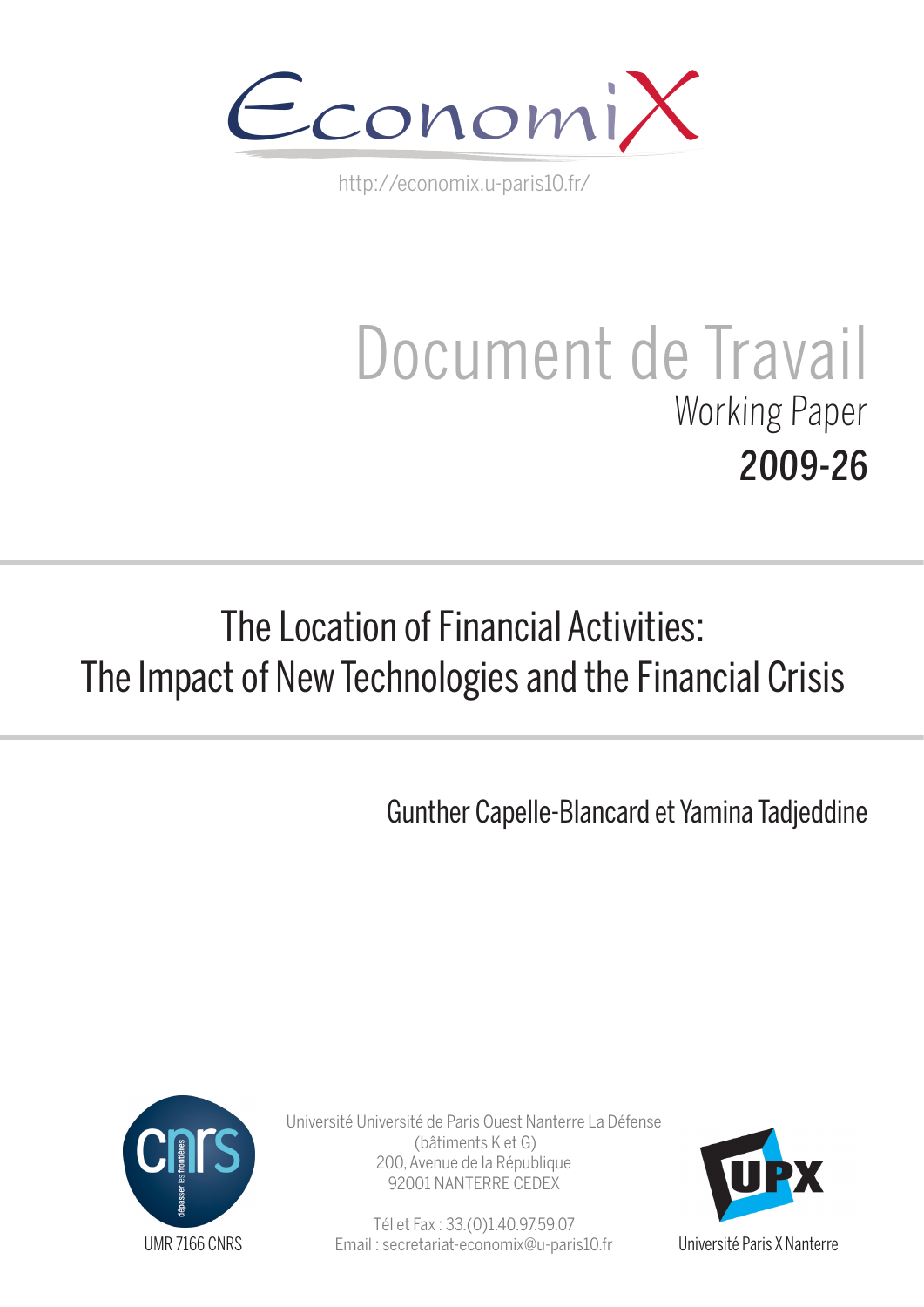### **The Location of Financial Activities: The Impact of New Technologies and the Financial Crisis**◊

**Gunther CAPELLE-BLANCARD\* Yamina TADJEDDINE\*\***

*May 26, 2009* 

**Abstract**: The location of financial activities is traditionally characterized by a great deal of inertia. However, the boom in new information and communication technologies, the globalization of economies and the 2007-08 financial crisis have considerably modified the geography of finance. Financial globalization has, first of all, had a heavy impact on the level of spatial concentration / dispersion of activities. The dynamics have not acted in a uniform way – schematically speaking three levels can be distinguished. On the urban scale, financial activities have been spread out (suburbanization), while on the regional scale or the national scale, due to financial globalization, financial activities have been more tightly grouped. Lastly, on the international scale, a movement of dispersion has mainly been observed, along with a specialization of financial centers. The 2007-08 financial crisis might well accentuate this last effect and cause an upheaval in world hierarchy. Actually, the financial centers that are most elastic to the economic situation – London, New York and tax havens – are massively losing jobs, while the stock markets in Shanghai, Hong Kong and Bombay are now upstaging them as major players.

**Keywords**: Financial Geography, International Financial Centers, Globalization, Informational Externalities.

**JEL Codes**: E44, G2, R1.

<sup>◊</sup> We would like to thank Jézabel Couppey-Soubeyran and Matthieu Crozet for helpful comments, as well as Barbara Balvet for remarkable research assistance.

<sup>\*</sup> Université Paris 1 *Panthéon-Sorbonne* & CNRS. Centre d'Economie de la Sorbonne: 106-112 bd. de l'Hôpital, 75647 Paris Cedex 13, France. Phone: +33 (1) 44 07 82 70. Email: gunther.capelle-blancard@univ-paris1.fr.

<sup>\*\*</sup> EconomiX Université Paris Ouest *Nanterre* La Defense & CNRS. 200 avenue de la République, 92001 Nanterre Cedex. Phone: +33 (1) 40 97 78 86.Email: yamina.tadjeddine@u-paris10.fr.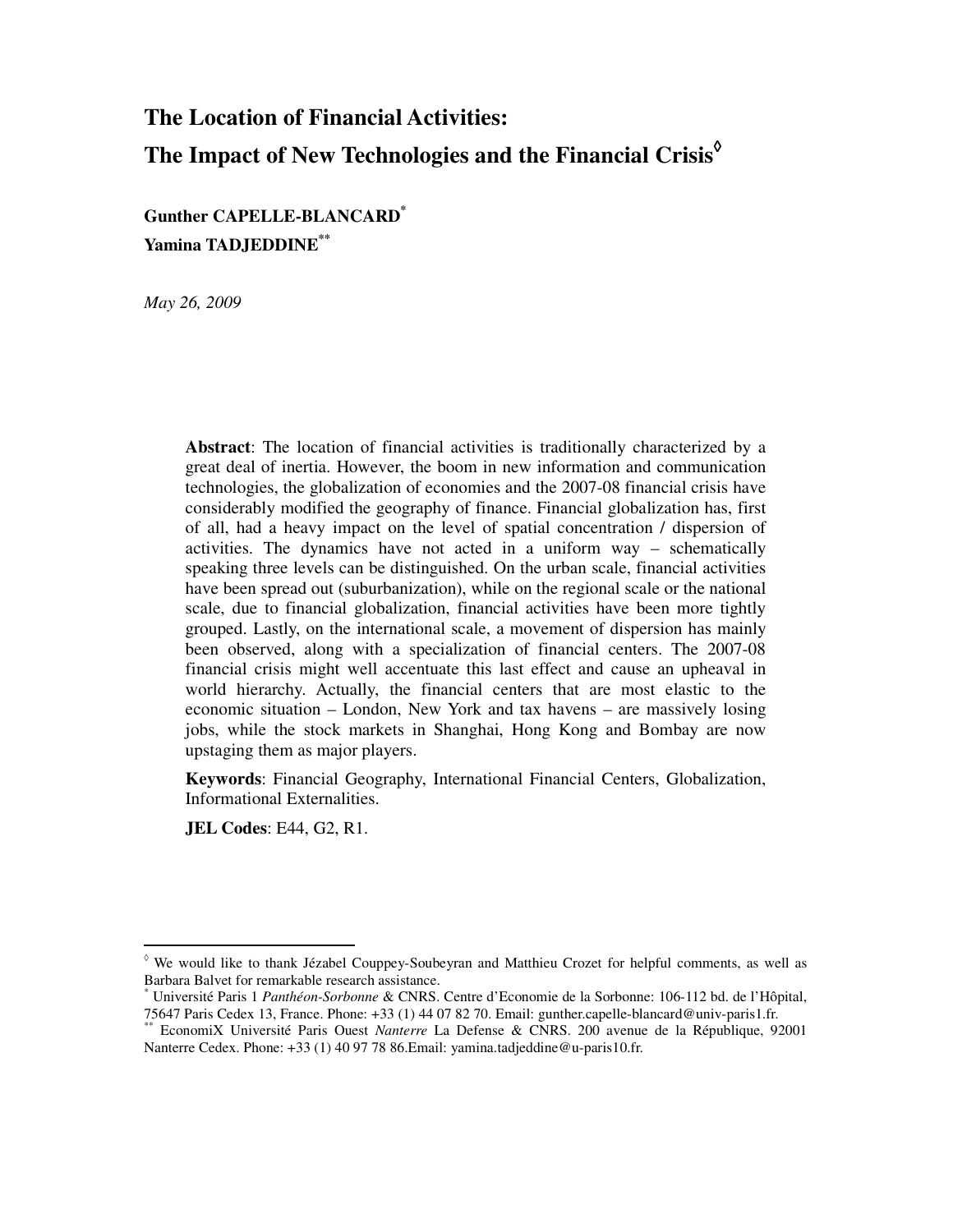#### **INTRODUCTION**

 $\overline{a}$ 

Will the financial crisis put an end to the supremacy of Wall Street and the City over other stock markets? As of the end of April 2009, London was, for the first time, no longer listed in the Top 5 list of stock exchanges in terms of market capitalization. New York, Tokyo, the Nasdaq, Euronext, and then Shanghai successively displaced what had been the world's number one financial center for two centuries. As of the first quarter of 2009, the great majority of IPOs involved countries in Asia and the Middle East. It can be argued that China, overheating on an inflow of liquid assets, is the new theater of a speculation bubble and that Asian companies newly listed are in no way comparable to their American counterparts. However, when all is said and done, Wall Street and the City have still lost their competitive edge.

The upheaval seen in the world's financial geography is remarkable in that the hierarchy of financial centers is traditionally characterized by a great deal of inertia. Another important point is that these changes were not triggered by the 2007-08 financial crisis – the crisis only accelerated the rate of change. In the last twenty years or so, the development of new information and communication technologies (NICT) and the liberalization of economies have gradually, but thoroughly reshaped the world's financial geography. Is this something to worry about? How might these changes impact national economies?

#### *Competition between financial markets: what is at stake?*

Political authorities' defense of their financial centers is an established fact (Cassis, 2006) and the present situation is no exception to the rule. Despite the financial crisis and the need for countries to cooperate, competition between financial centers has not completely ground to a halt. Each government continues to defend its own financial system. It is true that the financial system fulfills functions required for economies to operate smoothly (Merton, 1995) and a number of empirical studies conclude that finance leads growth (Levine, 2005). This is why governments have traditionally defended the presence of financial intermediaries and markets within their borders. However, in a globalized economic world with free capital flows, this argument is no longer relevant. In fact, with present-day technology the functions carried out by financial systems could theoretically be fulfilled at a supranational level.

So what is behind the defense of domestic financial centers today? Reasons of a symbolic nature very probably come into play (Ferguson, 2001). The economic – and geopolitical – power of a country is associated with its financial power. Having a financial center means maintaining a certain status on the international scene. Additionally, financial activities – particularly market activities – are proof that emerging countries adhere to the Anglo-Saxon model and have adopted capitalism as a regulatory system.<sup>1</sup> Still, symbolic reasons are not the only argument.

The defense of financial centers is mainly justified by the importance of the financial sector in the economy. In 2006, i.e. shortly before the crisis began, the financial industry in the United States accounted for over 6.5 million direct jobs (4.3% of total employment) and salaries worth \$500 billion (8.2% of total salaries)<sup>2</sup>, with the corresponding percentages being about the same in the United Kingdom. In the European Union, financial activities represented 6% of the GDP and directly involved over five million employees. This is twice the working

<sup>&</sup>lt;sup>1</sup> Ironically, the Warsaw stock exchange (*Gielda*) is now located on the site of the former headquarters of the Polish Unified Workers Party (PZPR).

 $2^2$  See Philippon (2008) for a discussion of employment dynamics since 1860 in the United States financial sector.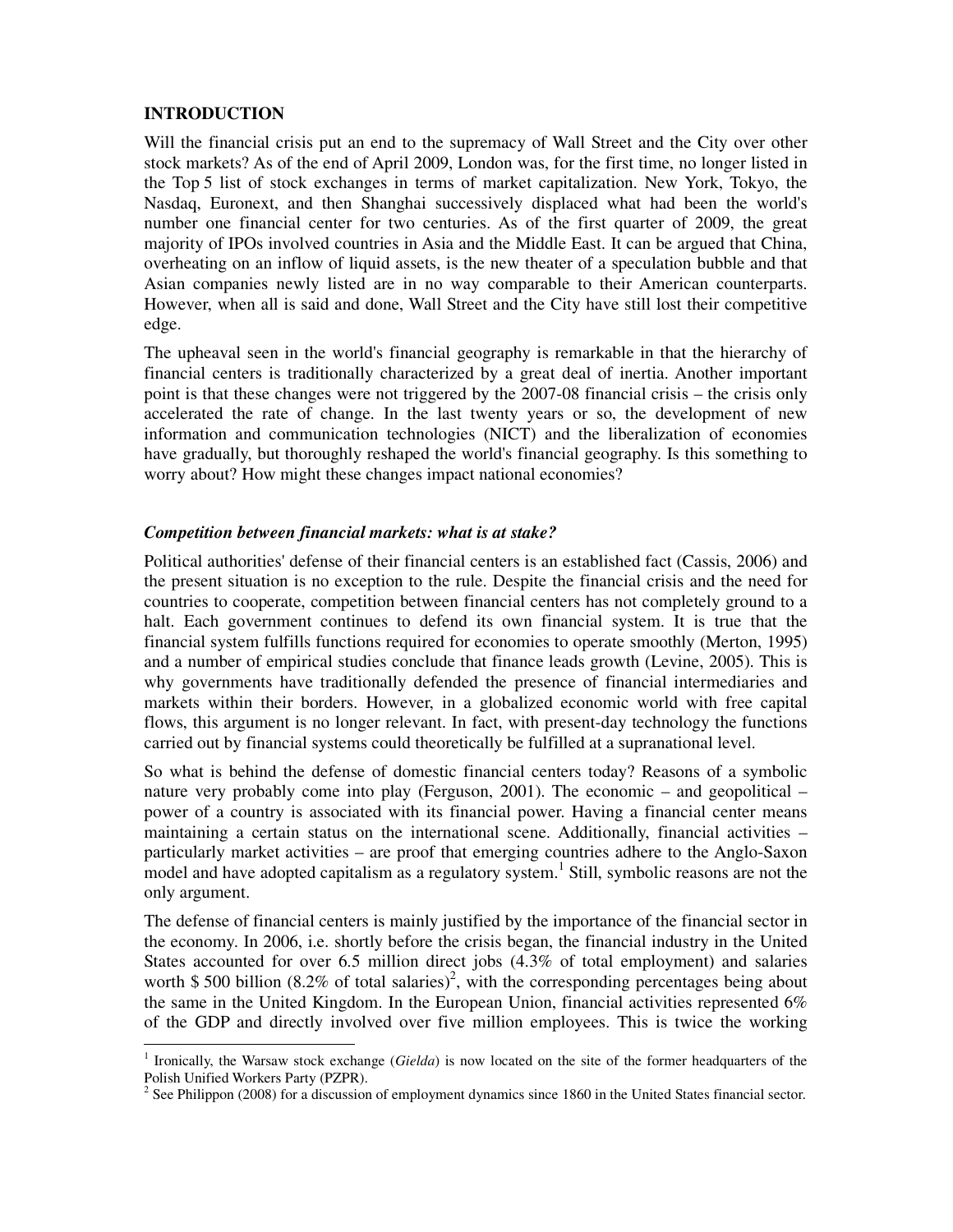population of Ireland and equal to the working population of Belgium, Austria or Portugal.<sup>3</sup> Moreover, the financial activities are even more significant on a regional level. In 2006 they accounted for over 10% of the jobs in London, in the state of New York or in Paris (over 20% if the focus is limited to the City of London or to New York City). This is without factoring in the ancillary jobs in information technology, law, for example.

In addition, financial activities are usually high value-added undertakings that require a highly qualified workforce. Salaries in the sector are consequently 1.5 to 2.5 times higher than the average (cf. Philippon and Reshef, 2008): employees in the banking-finance-insurance sector account for 16% of total salary value in London and up to 25% in New York City!

#### *Towards a new financial geography?*

Given the influence of the financial sector in the economy, the consequences of the financial crisis have become disastrous for financial centers. London, New York and Dublin have seen a drastic drop in hiring and employment volumes in the financial sector. This empirical fact should not be allowed to hide reality: changes in the location of financial activities go deeper and began to make themselves felt in the 1900's.

With financial globalization, there has been a thorough reorganization of activities. A new geography of finance has emerged with, first of all, activities being transferred from the historical heart of big cities to the peripheral areas. This suburbanization heralds a more profound movement of delocalization of financial activities, at least as far as the most standardized activities are concerned. The problem of delocalizations is posed in different terms for high value-added activities. These activities are characterized by manpower demand according to opportunities on the financial market and the existence of externalities of proximity that justify the agglomeration of activities. Manpower supply is highly mobile between financial centers and choices are made on the basis of economic considerations (base salary and bonuses), but also according to extra-economic considerations (quality of life, health coverage, etc.). Although spatial dynamics on the international scale have been dominated by manpower demand in the last twenty years, thereby inducing the centralization of activities in certain financial centers, the crisis could bring about some modifications in this set-up. The workforce might well proceed to opt for new geographical choices where extraeconomic considerations would be as important as salaries. The centripetal trend could be reversed in favor of a dispersion of financial centers based on employees' search for a certain quality of life for themselves and their families (e.g. Switzerland, Paris). Lastly, the booming emerging stock markets in the Middle East and Asia need to be closely watched.

To provide an understanding of the future dynamics of the location of financial activities we need to redefine the notion of financial market (Part 1) and then specify the centripetal and centrifugal forces at work on the urban scale, as well as the international scale (Part 2). Following this, we will be in a position to propose our view of the future landscape of the financial industry (Part 3).

 $\ddot{\phantom{a}}$ <sup>3</sup> Sources: Base STAN (OECD) and Eurostat.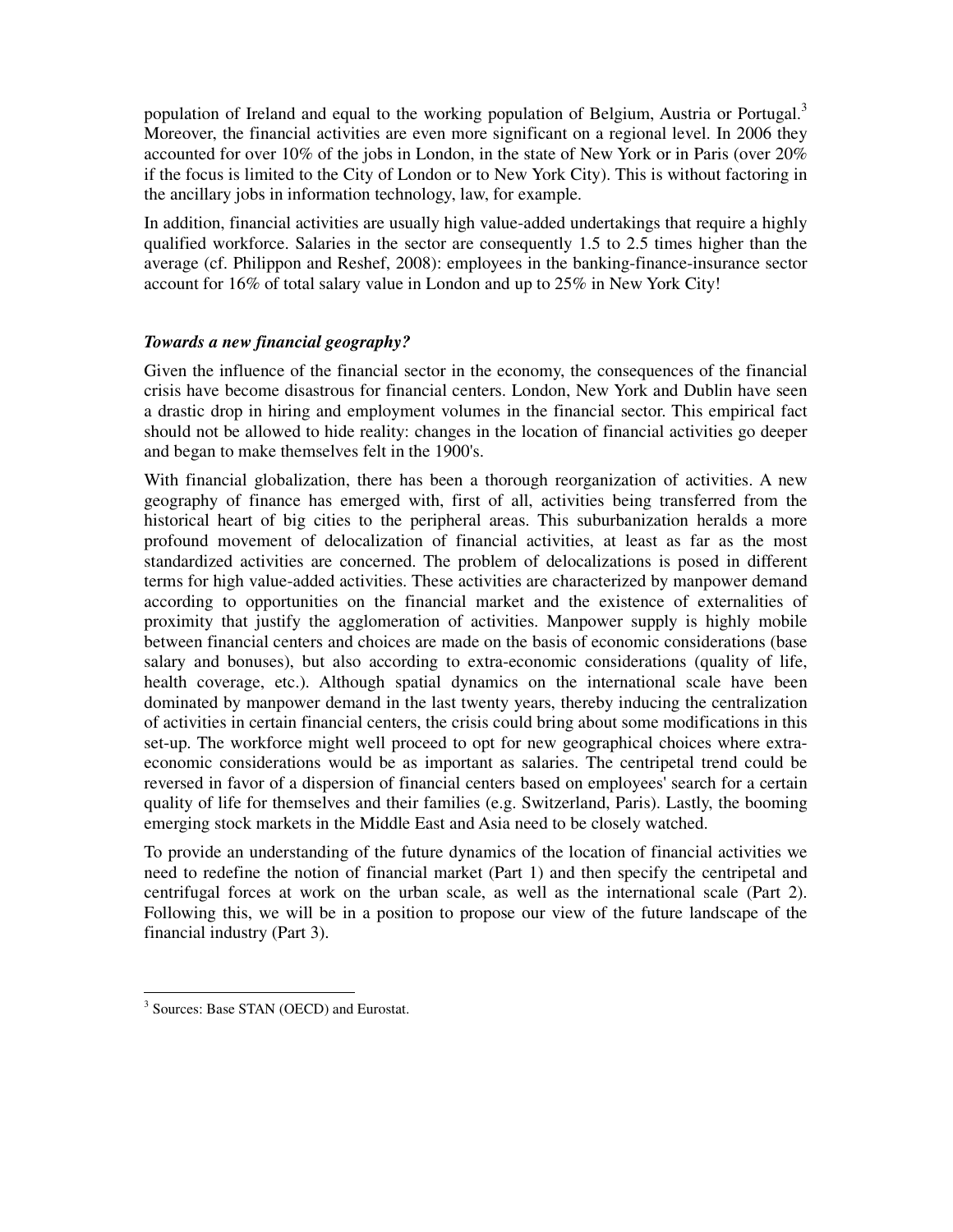#### **FINANCIAL CENTERS**

 $\ddot{\phantom{a}}$ 

The concept of a financial center is rather difficult to define. Often it is (implicitly) identified with the stock market, which is easy to understand as long as the negotiation of stocks and shares requires physical presence. In this case the stock market floor is the node that financial activities are organized around. In order to guarantee sure and fast access to information, all players in finance – banks, insurance, along with ancillary activities (law, accounting, information technology, consultancy, analysis, the media, etc.) – will be situated near this node. In this case, the geographical concentration of financial activities is extreme, as was true in the eighties for the top three financial centers in the order proposed by Reed (1981): London, New York and Paris. Until the end of the decade the Square Mile centralized all the financial establishments in London on 2.6 km² and in New York, financial activities were concentrated on the few streets around Wall Street known as the Financial District. Lastly, Brongniart Palace and the "grands boulevards" (9th, 8th and 2nd districts) were the scene of the financial activities of Paris's financial center.

The development of new information and communication technologies has considerably modified this geography. Dematerialization of stocks and shares, along with rapid and secure data transfer (for the flow of orders as well as information), no longer require financial activities to be concentrated. Stock market floors have been deserted one after the other – with the notable exception of the New York Stock Exchange, but for how long? They have been replaced by IT networks, with one of the main advantages being that agents can take part in the market wherever they may be. Since the stock market is no longer a physical place where stocks and shares are exchanged but a virtual structure, it really makes no sense any more to identify financial centers with stock markets.

Another way of defining the concept of financial center is to take its systemic nature into account. For example, for the Banque de France (Hannoun, 2000; Duvivier, 2004) financial centers are defined as "meeting places provided for a large number of players who contribute to the smooth operation of financial markets within ecosystems, giving rise to significant synergies". This definition emphasizes the essential importance of the effects of inter-industry agglomeration. However, it does boil down to considering that a financial center worthy of the name has to provide a very wide field of activities and that practically all the professional categories in finance must be exercised there: listing and trade of stocks and shares, negotiation of derivatives, foreign exchange operations, management of assets, middle and back office, venture capital, etc. This is far from being a reality and many financial centers among the world's largest would not recognize themselves in this description.

In the United States, financial centers are historically highly specialized: stock exchanges are in New York, derivatives markets are in Chicago and asset management in Boston. What about off-shore markets? Luxembourg, for example, claims fully-fledged status as a financial center. Although it can not compete with the City, how could the term of financial center fail to apply when the importance of financial activities is greater there than in any other European region<sup>4</sup> and when the Luxembourg stock market is the largest European market for corporate bonds?

The ecosystem approach applies only to certain traditionally comprehensive national financial centers, such as London or Paris, during a period when financial activities were tightly intertwined. Financial evolution has led to a vertical disintegration of professional categories. The City, for example, has delocalized some of its functions to Dublin or Jersey and

<sup>&</sup>lt;sup>4</sup> Salaried workers account for 12% of the bank-finance-insurance sector in Luxembourg, compared to 11% for London, and between 5% and 6% for the Greater Paris region and the Frankfort region. The European average is around 3% (Capelle-Blancard *et al.*, 2007).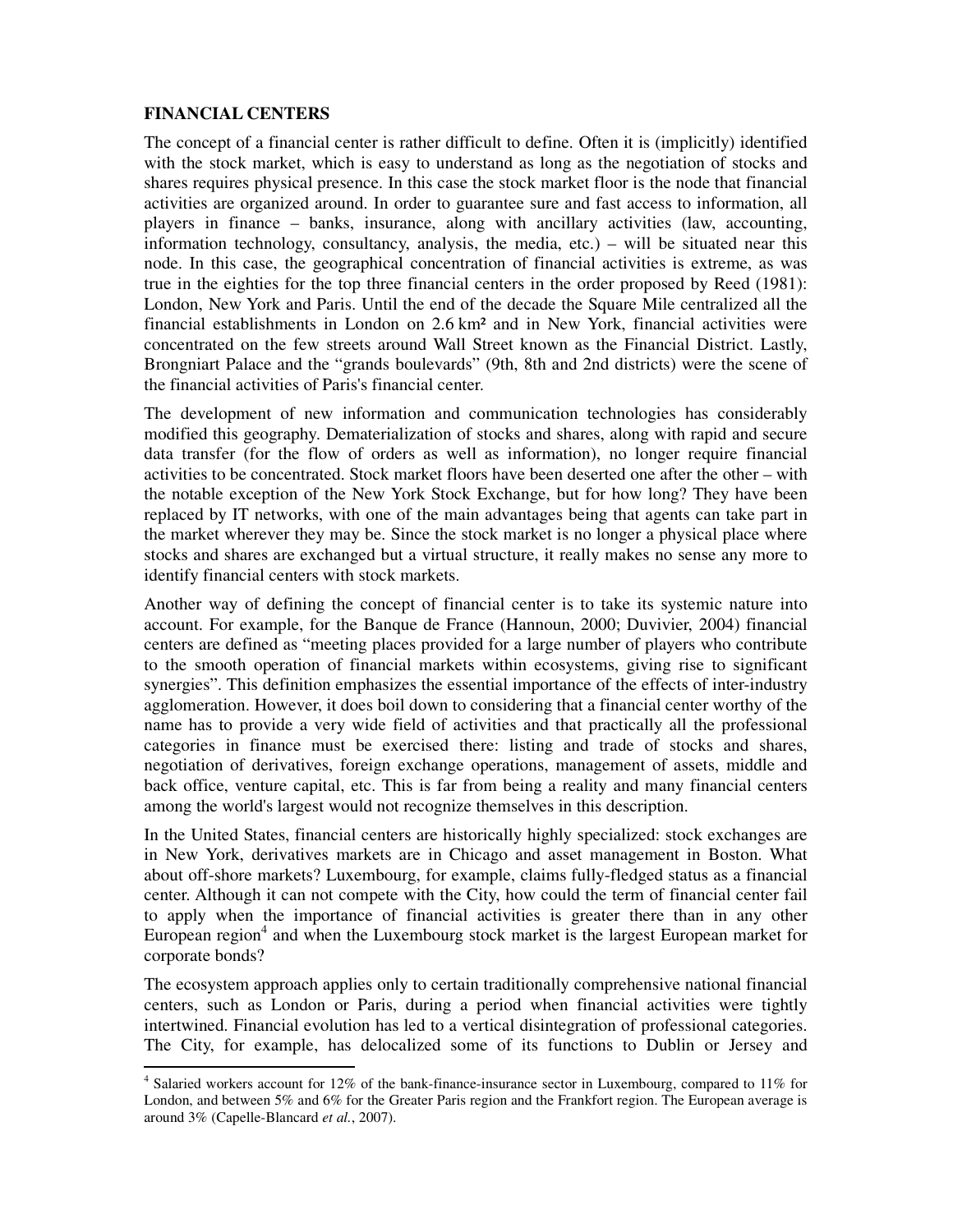Guernsey, and Paris management firms have branch offices in Luxembourg.<sup>5</sup>

To discuss the evolution of financial centers properly, we argue that it is important to highlight their diversity. Recent research seems to support this concept, for example the study of Faulconbridge (2004), based on the research into geography initiated by Friedmann (1986) and Sassen (1991, 1999) on "world cities". The advantage of this approach is that it emphasizes the complementary nature of financial centers and showing that they operate more in a network mode than in competition. This led Faulconbridge (2004) to rank financial centers (one of Reed's ambitions in 1981). In Europe, London alone was defined as a global financial center (in the sense that London provides a link with America via New York and with Asia via Tokyo). Frankfort was granted the status of continental financial center, while Amsterdam, Milan and Paris were seen to play a purely domestic role. It should be noted, that this type of ranking exercise is always rather sensitive as it is highly subjective (see also Capelle-Blancard and Tadjeddine). <sup>6</sup> In the same register, Poon (2003) and Poon et al. (2004) examine the changing concentration in world financial centers in the 1980s and the 1990s. The data they used mainly pertain to market capitalization. Among some forty cities under study, such major financial centers as Chicago, Osaka and Dublin are missing.

In this article, we simply define a financial center as a place where financial activities exert a significant macroeconomic influence on a circumscribed geographical area.<sup>7</sup> This influence can be appreciated in terms of added value or employment, relative to other economic sectors. There is no longer any need for a stock market in order to qualify as a financial center. In contrast, we feel the need to emphasize the heterogeneity of the labor factor (see also Clark and O'Connor, 1997) which, as we will see in the following sections, explains the diversity of financial centers.

#### **THE EFFECTS OF GLOBALIZATION ON THE LOCATION OF FINANCIAL ACTIVITIES**

The decrease in transaction costs due to liberalization and new information and communication technologies has had two contradictory effects on the location of financial activities (see Figure 2 – numbers  $\bullet$  to  $\bullet$  in the text refer to the figure). The decrease in transaction costs is often – somewhat hastily – thought to allow a greater dispersion of activities, but this is tantamount to ignoring the forces that act to promote geographical concentration.

With electronic exchanges, agents no longer need to be close to the market to carry out their transactions and are seemingly freer to choose their location  $\bullet$ . Richard O'Brien (1992), in a book with the provocative title "Global Financial Integration: The End of Geography", concludes that financial establishments will be setting up house any and everywhere. He forecasts a rapid decline in the major financial centers, among other things. The advent of online banking and brokerage would seem to prove him right for the time being. Let us point

<sup>&</sup>lt;sup>5</sup> Luxembourg at the end of the 1960s and Ireland in the mid-1980s, for instance, decided to practice accommodating fiscal and regulatory policies to attract offshore subsidiaries of financial groups, thereby developing their financial and economic sectors and rebooting their respective economies.

<sup>&</sup>lt;sup>6</sup> The criteria to be considered are not only extremely varied, but even when a consensus can be reached about some of the variables, there still remains the task of getting homogeneous data, aggregating them and determining suitable weighting factors. In addition, Faulconbridge (2004) fails to account for the wide variety in financial centers. The financial centers in Luxembourg or Dublin, for example, are not mentioned at any time!

<sup>7</sup> Actually, our approach resembles the simple definition proposed by Porteous (1995, p. 93): "*… a financial centre is an area, usually a city, although often more localized within city boundaries in which high-level financial functions are concentrated."*, except that our definition is not restricted to high added value activities.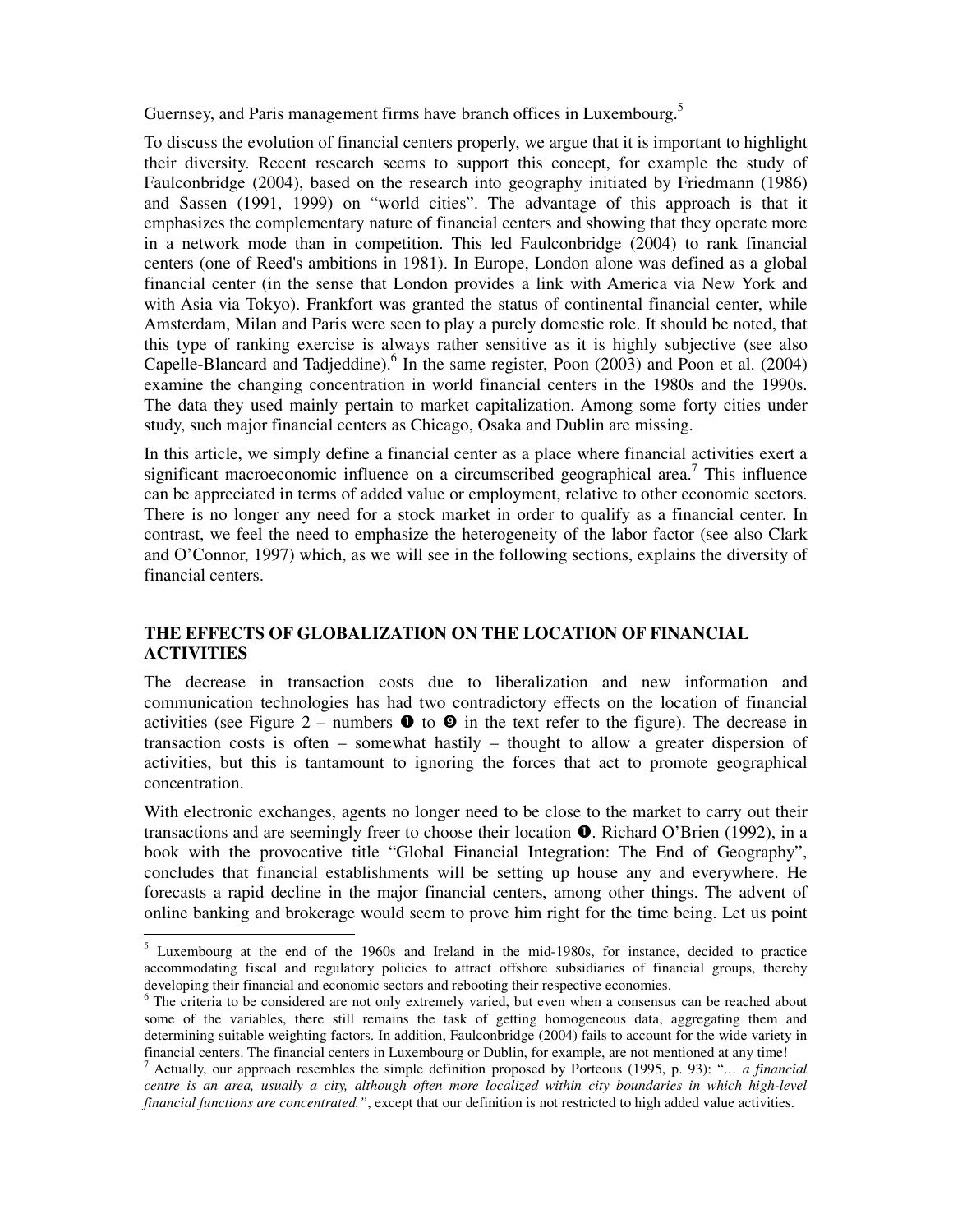out that the idea that lower transaction costs could act as a dispersion force is not just relevant to financial activities. In the 1990s, Frances Cairncross predicts "The death of distance". On the whole, this research views globalization and new information and communication technologies optimistically, as slated to free the world from the constraints of distance. These scenarios have been largely called into question on a theoretical as well as empirical level.

Lower transaction costs are more a centrifugal than a centripetal force. Firstly, with lower distance-related costs as a result of new information and communication technologies, the other variables that determine the choice of location will be able to exert greater influence. Some variables will act in favor of the dispersion of activities, such as congestion costs (real estate costs, saturation of downtown areas) and the pressure of competition  $\bullet$ . In contrast, other variables will encourage geographical concentration  $\bullet$ . This is the case for advantageous tax policies, accommodating legislation and low-cost manpower whose power of attraction will be felt farther away.<sup>8</sup> The harmonization of accounting and regulatory standards on an international level and, in Europe, the construction of a common market reduce the importance of certain local particularities in the choice of location, thereby promoting the concentration of activities on a regional, national or international scale.

Secondly, the choices of each individual in matters of location are not independent of the choices of others – whether they be customers, suppliers or competitors. Research by the New Economic Geography<sup>9</sup> insist precisely on these strategic interactions and show that clustering phenomena are essentially a result of the presence of positive externalities. This paradigm can easily be applied to financial activities.

The concentration of companies in the same industry in the same place has a tendency to attract specialized suppliers, e.g. companies in the IT and telecommunications sectors, law offices, accounting firms, but also research laboratories. Where one single (non-monopolistic) company would fail to attract the suppliers it requires for its production needs, a grouping of several companies can succeed. This gathering together of specialized suppliers enhances the availability of intermediary goods and services, increases competition and, as a result, exerts a lowering pressure on costs.

The concentration of companies also helps develop the employment pool and the reasoning is about the same as for specialized suppliers. These two sources of externalities are often placed under the same heading of pecuniary externalities. The geographical grouping of a large number of companies in the same industry attracts a large labor force, since the probability of finding the desired job quickly is higher in the area.<sup>10</sup> Companies benefit in turn from this concentration of specialized manpower as they can more easily fill their job slots with suitable personnel. There is a trade-off, however: high employee turnover and pressure for higher salaries.

Lastly and most important, the concentration of companies yields informational externalities. New information and communication technologies promote the circulation of information, essentially public information. The more (standardized) public information circulates freely and at low cost, the more value private information takes on. Players may no longer need to

<sup>&</sup>lt;sup>8</sup> Thanks to technological progress, tax and regulatory havens such as Switzerland, Luxembourg and Delaware have become competitors for historical financial centers since the 1970s. This could be considered as a form of dispersion of activities. In fact, even though certain establishments or their affiliates are being delocalized, it has occurred to the benefit of another financial centers and the activities remain concentrated, even more so than before.

<sup>&</sup>lt;sup>9</sup> Krugman (1991) is often considered to be a pioneering article.

<sup>&</sup>lt;sup>10</sup> In particular, at least until the 2007-08 financial crisis, the power of attraction of New York or London was very high – each year it hosted graduates from the all world over drawn by the prospect of highly lucrative careers.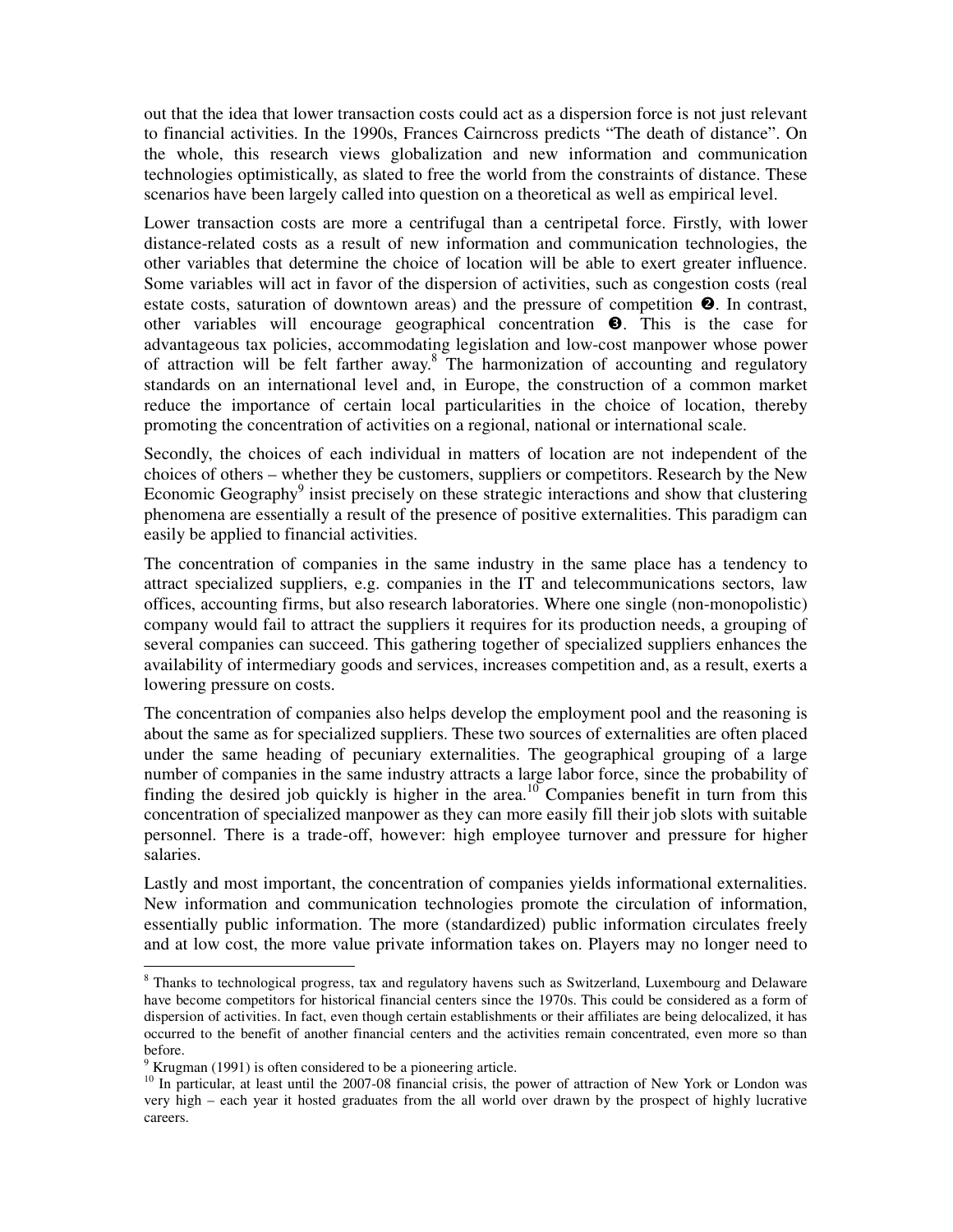keep close to the stock market – which has become virtual – but it is still very much in their interest to set up their businesses near one another in order to share knowledge and information and keep abreast of rumors, buzz, etc. $^{11}$ 

These three types of externalities are a source of increasing returns in industry and this is what really holds financial centers together  $\bullet$ . It is also what explains their inertia: clustering forces create a lock-in effect.<sup>12</sup> London, which acquired its status as world financial center during the period of the British Empire and the supremacy of the pound sterling as an international currency, illustrates this phenomenon perfectly (Porteous, 1999). Although some of the conditions which initially nourished London's boom are no longer in existence, the city continues to be a first-rate financial center, particularly for foreign exchange activities.

Given the importance of externalities, and therefore in contradiction with Richard O'Brien, it is expected that the recent drop in transaction costs due to new information and communication technologies will act in favor of the geographical concentration of financial activities – obviously except for those that require direct contact with individuals (tellers' windows in banks and financial advisors) or companies (financial analysts). In any case, this is nothing new since Garbade and Silber (1978) showed that the telegraph and transatlantic transmission cables at the end of the 19th century greatly contributed to the integration of markets. Furthermore, Arnold, Hersh, Mulherin and Netter (1999) showed that the dramatic decrease in the cost of long distance telephone calls early in the 20th century (a 60% decrease between 1925 and 1940) and the regulatory changes following the crisis of 1929 are two factors that caused regional stock markets in the United States to move toward consolidation.<sup>13</sup>

Up to now in this section we have discussed the general principles involved in the location of financial activities. In so doing, we have implicitly considered that these activities are homogeneous, but in order to proceed we need to reconsider this hypothesis. Along with the process of horizontal integration of the major players in finance (banks, insurance, asset management, etc.)  $\bullet$ , a vertical disintegration of professional categories has been observed since the 1990s. The rapidity, traceability and securitization of information flows have, since then, allowed some activities to be farmed out. In addition, liberalization and NICT has allowed many tasks to be standardized and reduced externalities at the company level. All of this has caused a break-up in the production process of financial services  $\bullet$ . NICT allow the activities of the same group to be centralized without having to concentrate them geographically, thereby causing the separation and dispersion of activities formerly grouped within the same establishment in the same place. This movement may take on several forms: creation of affiliates or externalization, transfer of activities to peripheral areas (i.e. suburbanization  $\odot$ ) and delocalization  $\odot$ . According to the traditional theory in international economics, specialization of financial centers should also be expected in function of their comparative advantages  $\boldsymbol{\Theta}$ .

New information and communication technologies have therefore not only given rise to a new financial geography (without necessarily reducing the geographical concentration due to the presence of externalities at the sector level), but they have also contributed to restructure

 $11$  This is also what explains that sociocultural factors have such a great influence on the formation and development of financial centers (Thrift, 1994; Agnes, 2000).

 $12$  Lock-in or path dependency effects are classics in the literature of geographical economics. For example, for Ottaviano and Thisse (2001, p.117), "*There is a great deal of flexibility in the choice of locations but a strong rigidity of spatial structures once the process of agglomeration has started"*.

Among the innovations that have helped restructure the financial landscape, mention can be made of the appearance in the Middle Ages of the bill of exchange. It remodeled banking geography by creating a European network (Favier, 1995), even if its effect on the concentration of financial activities is uncertain.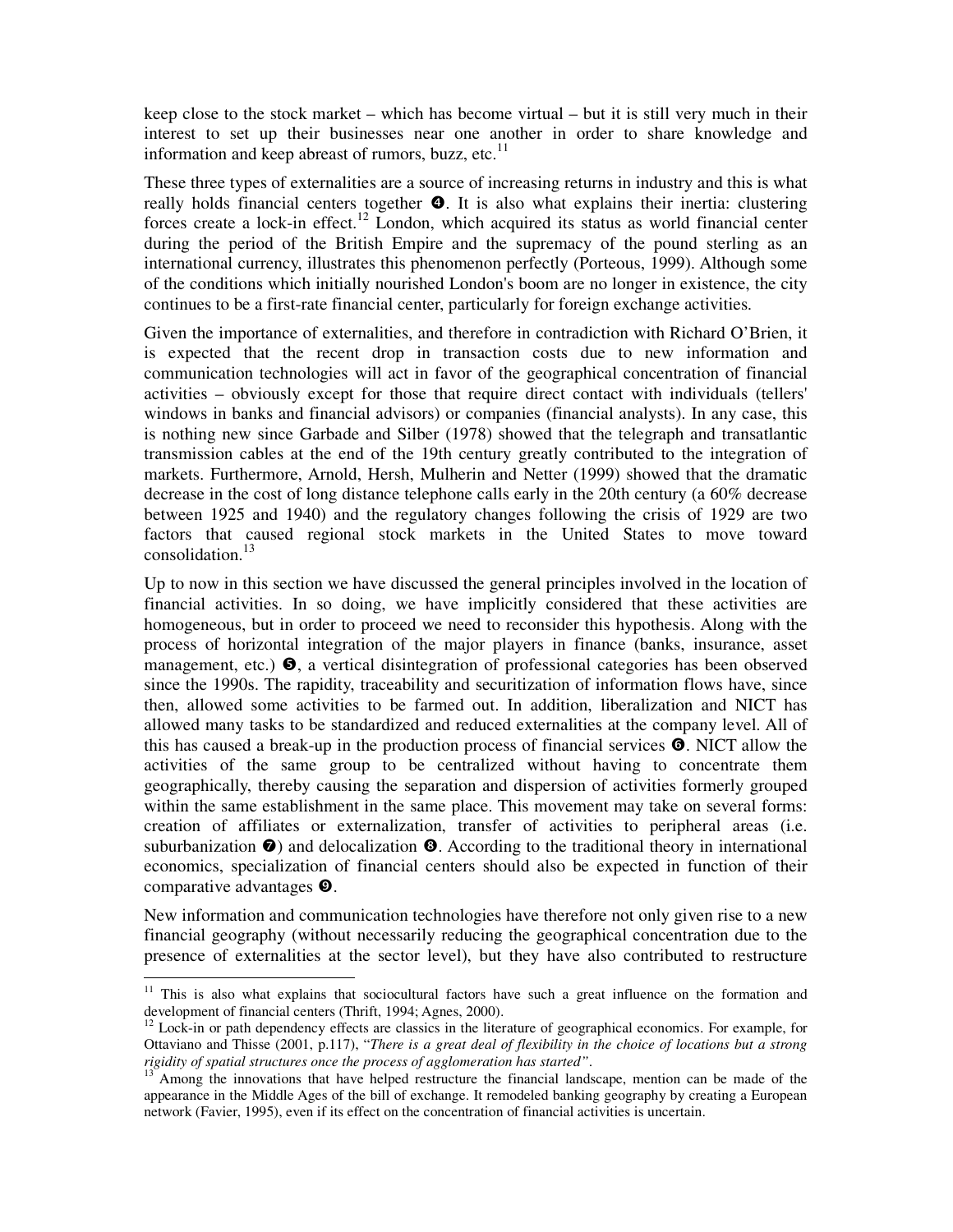financial groups. The following section deals with these dynamics.





Note: the mechanisms numbered from  $\bullet$  to  $\bullet$  are discussed in the text.

Globalization along with a high rate of savings in Western and Asian countries has nourished financial innovation, which has been the source of significant profits for financial intermediaries. In this way, financial organizations have generated profits enabling them to offer attractive remuneration. Manpower demand for high value-added jobs dominated the equilibrium on the labor market, being underpinned by the exploitation of externalities  $(\bullet)$ , thereby giving rise to geographical concentration and competitive pressure for higher remuneration. Since this was a self-sustaining loop, world financial centers concentrated more and more financial activities. Alternative asset management (Tadjeddine, 2009) that has emerged in Europe in the past ten years is undoubtedly the emblematic example of this concentration. The specific nature of this activity – highly skilled employees, high valueadded knowledge services – justify concentration in order to take advantage of informational externalities and of the presence of specialized companies. As of the end of 2006, two-thirds of the hedge funds in Europe were managed in London (source: IFSL).

The current crisis has caused hardship in financial organizations by reducing their profits, forcing them to practice moderation in the area of salaries. In these conditions, competitive pressure becomes stronger  $\bullet$ , the demand for manpower in financial capitals slows down (a double-barreled contraction in the number of jobs and the level of salaries) and the supply of mobile manpower becomes dispersed by exploiting the comparative advantages of the different financial centers, both in economic and extra-economic terms. The crisis was just a catalyst: the competitive pressure for higher salaries and the costs of congestion were more and more economically unsustainable.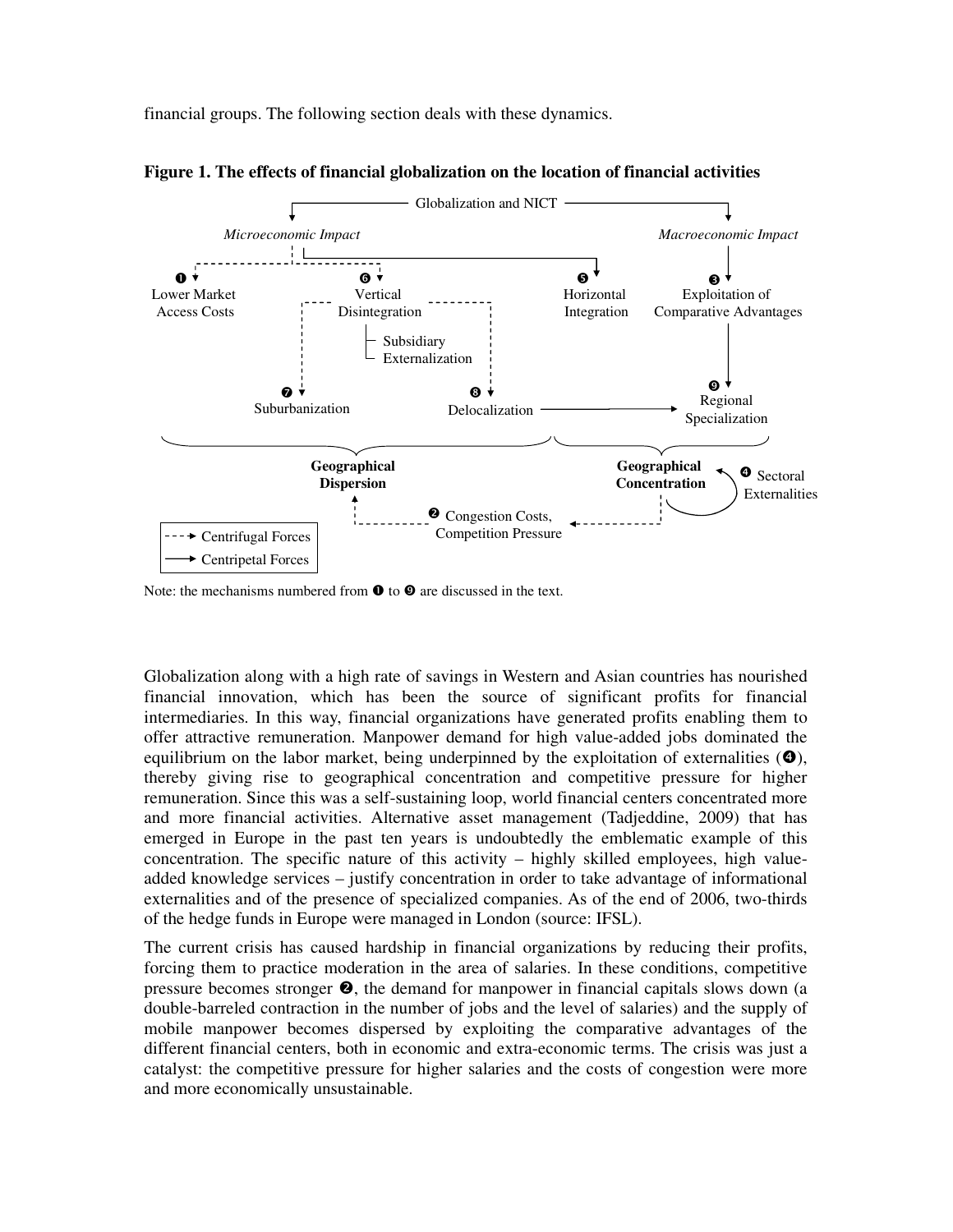#### **TOWARD A NEW GEOGRAPHY OF FINANCIAL ACTIVITIES**

In the preceding section financial globalization was seen to have varied and contradictory effects on the location of financial activities. In particular, the NICT has split up professional categories in finance and this vertical fragmentation has modified the problematic of choosing locations. The issue is no longer to identify the optimum location for a group, but to combine the optimum organizational forms and locations for each professional category. As a result, we are seeing a profound transformation in the world's financial landscape. In this section, we emphasize three characteristic features of this transformation: the transfer of certain activities to peripheral areas, the delocalization of certain establishments and the expected dispersion of high value-added jobs.

#### *The suburbanization of financial activities*

The transfer of ancillary activities to peripheral areas is known in urban geography as suburbanization. Ansidei (2001) applies Ota and Fujita's model of the delocalization of ancillary activities (2003) to financial activities. In this model, production is broken down into a central unit (in our case, the activities of the front office) and an auxiliary unit (the activities of the back office). Front office activities benefit from informational externalities, which justify their being geographically concentrated and kept in the center, while back office activities are delocalized to cut costs. This suburbanization model describes the site transfers observed recently in international financial centers remarkably well. The only difference is that all financial activities are potentially involved and not only those with little added value.

A large number of services have left the center of London, New York or Paris to go to peripheral areas (see graphs and maps in the Appendix). Historically, the United Kingdom's financial activities are highly concentrated in the City (The Square Mile), but since the midnineties financial institutions have started to prefer Canary Wharf, located 3.5 km to the east on the banks of the Thames in an area formerly occupied by docks. This new business district now accommodates Credit Suisse, HSBC, Citigroup, Lehman Brothers, Morgan Stanley, Bank of America and Barclays among others. It is also home to the Daily Telegraph and Reuters as well as the Financial Services Authority, a strong symbol.

This type of movement can been seen even in New York. Rosenthal and Strange (2005) show that finance-insurance-real estate (FIRE) is the most geographically concentrated sector in New York (compared to industry, wholesale commerce and services). In contrast, the authors do not comment on the transfer of activities from Manhattan to New Jersey. This is one of the consequences of the September 11th 2001 terrorist attacks<sup>14</sup>, but not the only reason. Pohl  $(2004)$  discloses that these transfers were already under way<sup>15</sup>: the cost of rentals, the problems of congestion, the decrepitude of facilities had prompted a number of financial companies to move. Recently, institutions as illustrious as Goldman Sachs, Chase Manhattan Bank, Lehman Brothers, Merrill Lynch and Charles Schwab have moved to New Jersey.<sup>16</sup>

Paris is experiencing a similar situation: between 1993 and 2005, in the 2nd district, the number of employees in the finance sector dropped by more than one half, going from 27,000 to 12,000. The share of financial activities in the total employment picture is now only  $21\%$ compared to 35% in 1993. These moves have swelled the district of La Défense to the west,

 $\ddot{\phantom{a}}$  $14$  In September of 2001, the city of New York lost 25,000 jobs in the market finance sector.

<sup>&</sup>lt;sup>15</sup> Orr and Rosen (1997) also calculated that some 9,000 jobs in the bond industry had left New York for New Jersey between 1993 and 1996.

 $16$  The number of employees in the financial sector in NYC as percentage of the US has been divided by two between 1973 and 2008.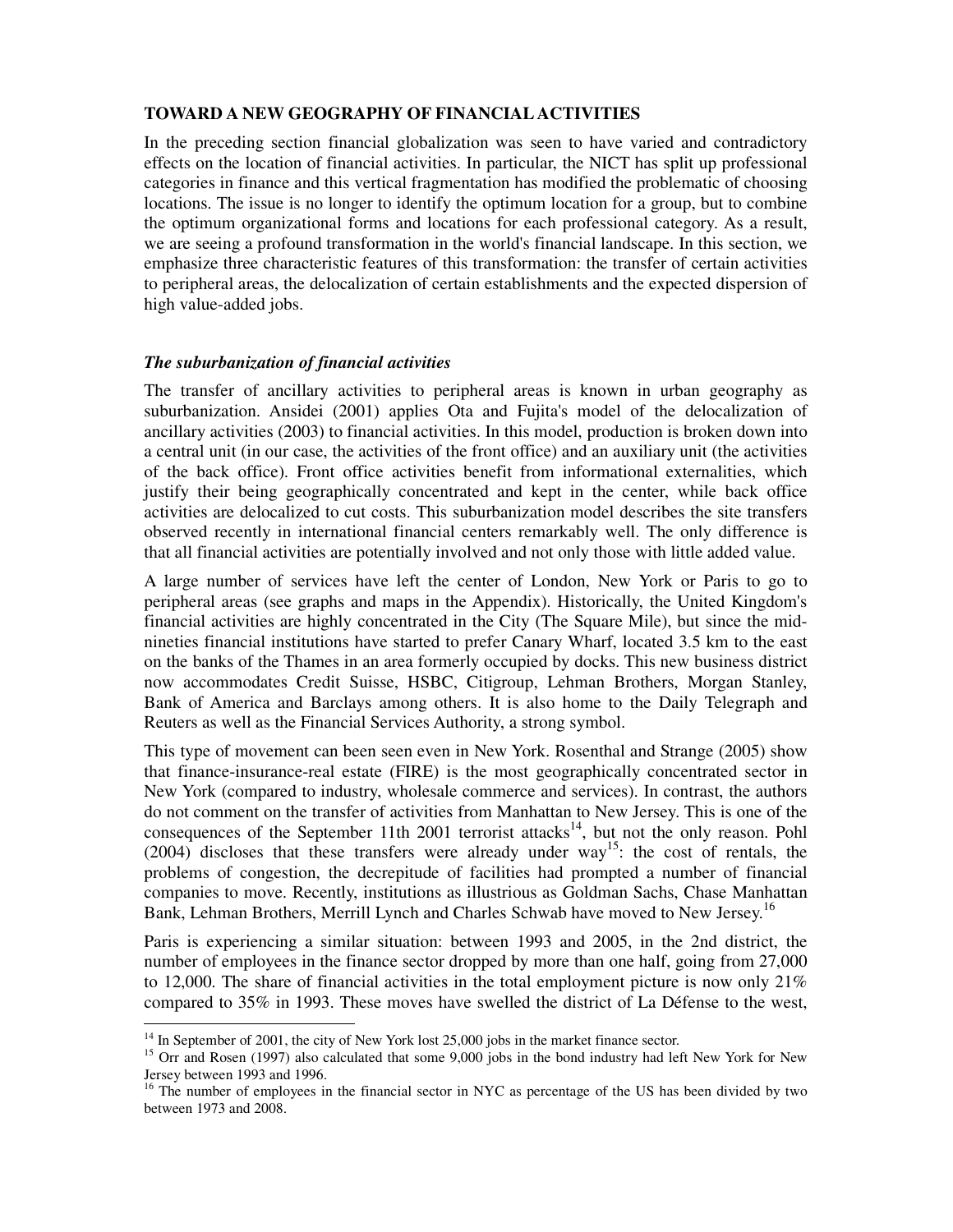where the number of employees in the finance sector grew by about 20%. Additionally, suburbs to the east of Paris as well as to the north (Saint-Denis) have also benefited from the new location of financial activities (Capelle-Blancard et al., 2007).

Before the crisis, financial activities mainly moved away from historic centers toward the peripheral areas.<sup>17</sup> In the future though, some activities will probably not be delocalized just to the suburbs but farther: to the provinces or abroad, with jobs being transferred internationally.

#### *Should delocalizations be feared?*

 $\ddot{\phantom{a}}$ 

Since the beginning of the 21st century, the debate on delocalizations has taken on another dimension. Until then, delocalizations only involved industrial activities, but service activities are increasingly hit, particularly financial activities. It is difficult to quantify this phenomenon, there are few existing studies for the time being, but all agree on the significance of the trend.<sup>18</sup>

Traditionally, the activities hardest hit by delocalization are those that can be standardized (little experience or no sophisticated training required). For the financial sector, this essentially means support activities, such as accounting, IT, call centers and payroll services. It is also the case for back office and middle office activities with standard products like shares, bonds, foreign exchange and short-term financial instruments, based on explicit routines and procedures that can easily be commuted into specifications. Luxembourg has become an important center for back office and middle office activities in asset management; many German, Italian and French asset management firms have delocalized their depositary holder functions there. In contrast, back office and middle office activities for innovative unregulated products, such as over-the-counter contracts, structured products and derivatives, are more difficult to externalize. They not only require rare skills but must also be located near operational personnel so that the nature of orders can be analyzed and risks can be judged as well as possible.

In comparison with the above-mentioned activities, those with a high added value seemed to be protected from delocalization for a long time.<sup>19</sup> This was and still is the case for financial analysts and distributors who have everything to gain in remaining as close as possible to customers and issuers. Many foreign investment companies have offices in Paris, for example, and do manage some funds under French law, but they mainly employ analysts keep abreast of French companies and salespeople to distribute their home products to French institutional investors. In contrast, some high value-added activities, such as front office activities for example, do not need to be near final users. As a result, there is every reason to fear that financial evolution, by reinforcing the externalities at the sector level, will promote the concentration of these activities and therefore their delocalization. This holds true for every

<sup>&</sup>lt;sup>17</sup> An exception to this trend, independent hedge funds favored downtown areas: Mayfair in London, the 1<sup>st</sup> and 8 th districts in Paris (Tadjeddine, 2009).

<sup>&</sup>lt;sup>18</sup> According to the Deutsche Bank (2004), one-quarter of German banks resort to delocalizations, a higher percentage than for manufacturing industries. The Deloitte Office (2004) reckons that 80% of the major banks (those with market capitalization of over 10 billion dollars) practice delocalizations, while 50% of smaller banks do so. In 2004, the ECB also conducted a survey with around a hundred EU banks. In 90% of the cases, they put forward cost cutting as the reason for delocalizations.

 $19$  Up to now, major banks have delocalized their head offices only when faced with political upheavals. This was the case, for example, of the Deutsche Bank moving from Berlin to Frankfort after Germany was divided into East and West. Another case was when HSBC moved to London in 1993 in anticipation of Hong Kong being returned to China.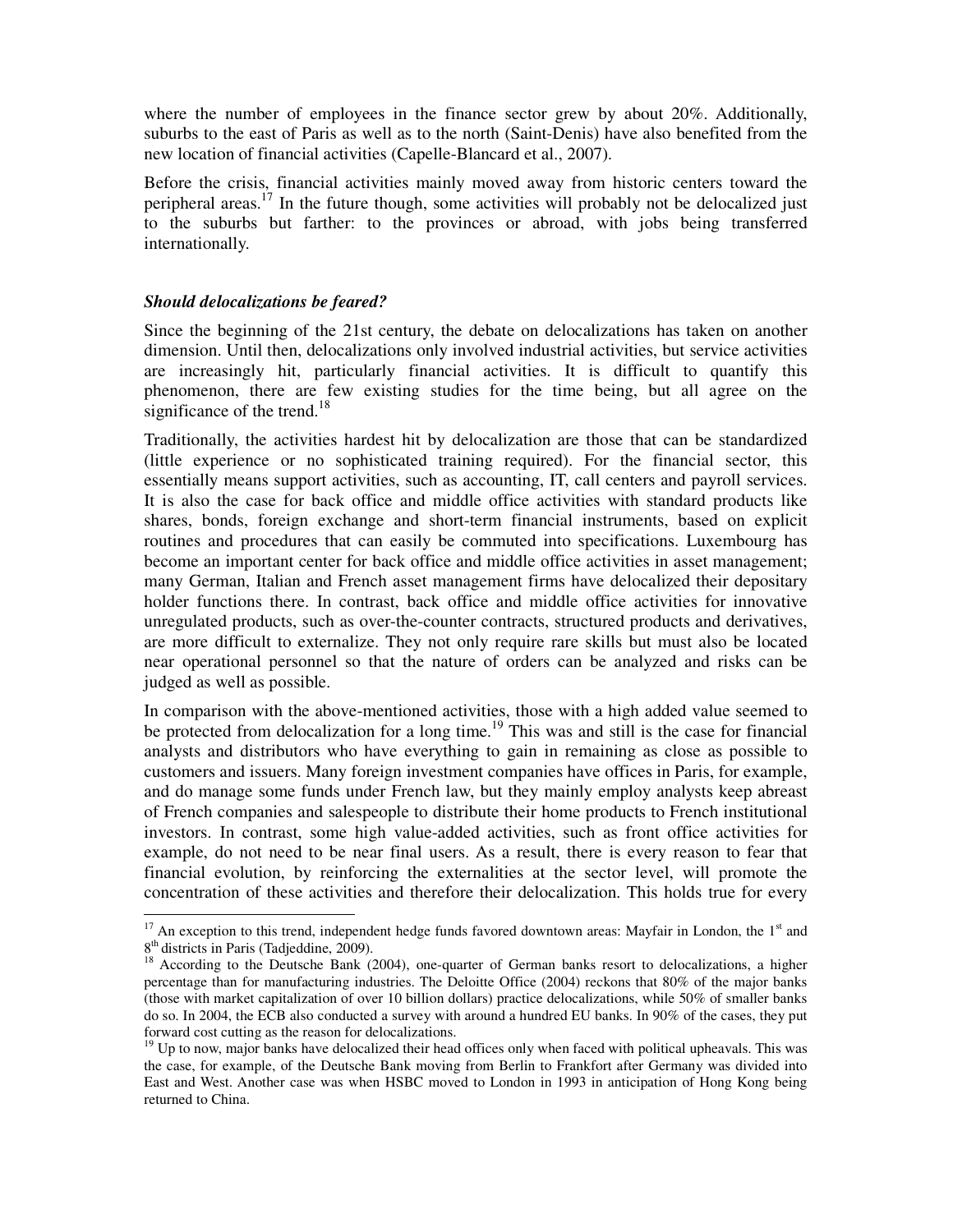country except one – if all the players are concentrated in a given financial center, it is necessarily because the other centers have delocalized their activities there.

#### *Increasingly specialized and dispersed financial centers*

Whereas most observers anticipated financial centers to become more and more concentrated, the last few years have seen the reverse effect. On the international scale, financial activities are increasingly dispersed. There are two reasons for this – which have nothing to do with the financial crisis – the exploitation of the comparative advantages of each center and the economic boom in the Middle East and Asia.

*Specialization of financial centers*. The restructuring of Canadian stock markets in 1999 illustrates the situation very well. Until then, the different Canadian stock markets were designed as comprehensive in nature the same as in Europe. In contrast, the 1999 agreement provides for specialization by market sector: large-cap stocks are now negotiated on the Toronto stock exchange and those of small companies on the Alberta-Vancouver stock exchange. Lastly derivatives are all negotiated on the Montreal stock exchange.

In the same way, in Europe the stock market consolidation process currently under way is less one of grouping activities than of polarizing them. National European financial centers had traditionally been comprehensive in nature and until the 1980s all the professional categories in finance were present on these integrated centers. This is no longer necessary, since with the unification of the European market and in accordance with the traditional theory of comparative advantages, there has been a diversification by professional category and a specialization of financial centers along the same lines as the situation prevailing in the United States. As such, London is still ranked first for currency instruments and derivatives, Frankfort is the leader for debt securities, while Paris maintains in a strong position for asset management.

*The booming Eastern stock markets*. Historically a gradual disappearance of regional stock markets has been observed in Western countries. At the end of the 1990s, it was thought that this trend toward concentration would quickly continue beyond national borders and even accelerate because of demutualization. It is true that there was the creation of Euronext (2001) and then its merger with the NYSE (2006), as well as the grouping of Northern European stock markets under OMX Group, then its purchase by the Nasdaq and the Dubai stock market (2007). However, on the whole, there has not really been a decrease in the number of stock markets in industrialized countries. In contrast, during the same period of time, more than twenty stock markets have been created in the Middle East and Asia. In 2009, there is a grand total of over a hundred securities exchanges in the world – since the creation of a vast planetary market was expected, this fact is in itself symptomatic. Most of these stock markets are arguably minute and a number of them are highly likely to vanish as fast as they appeared. However, it is also certain that some of these newly created stock markets are in a position to reshuffle the cards in the world's market capitalization game.

In 1990, the five largest financial centers in terms of market capitalization were the Tokyo stock exchange, the New York stock exchange, the London stock exchange, the Deutsche Börse and the Paris Bourse. These Top 5 accounted for three-quarters of the world's market capitalization at that time<sup>20</sup>, but the percentage fell to  $45\%$  as of the end of 2007. As illustrated in Figure 2, the drop in the Herfindhal-Hirschman index is also indicative of a lesser concentration of stock markets and is mainly due to the rising power of new economic

 $\ddot{\phantom{a}}$ 

<sup>&</sup>lt;sup>20</sup> As a reminder, the United States, Japan, the United Kingdom, Germany and France account for around half of the world's GDP and a twelfth of its population.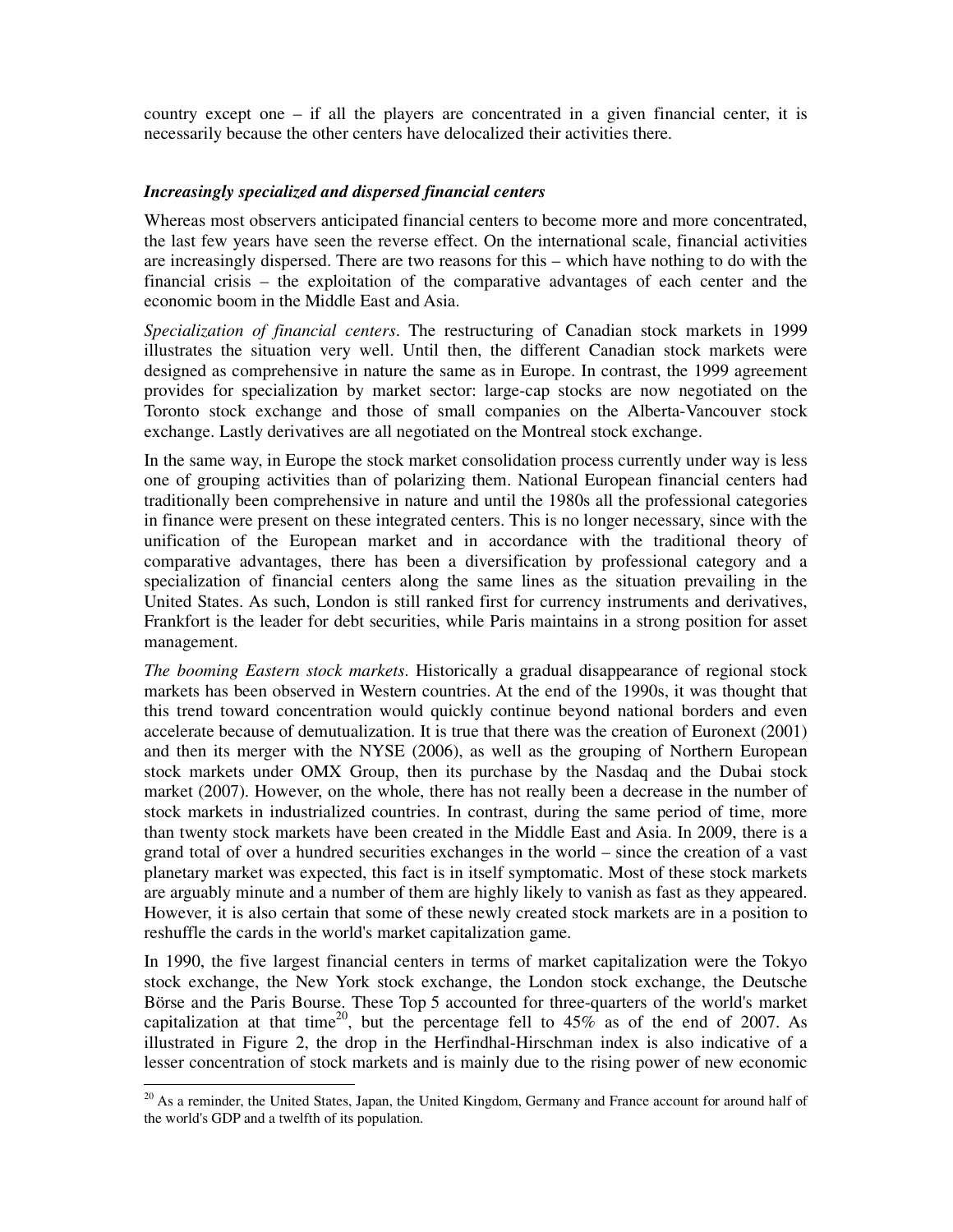players on the world scene – with China and India coming in first place. In the emerging countries, finance is what follows growth, and here again the 2007-08 financial crisis has amplified an already existing trend.



**Figure 2. Degree of concentration of stock markets worldwide**

The significance of a financial center should not be reduced to the size of its stock market, even though it is the easiest indicator to mobilize. If the importance of banks is used as a reference, the situation is even more desperate for Western financial centers. As of the beginning of 2009, the three biggest banks in the world in terms of market value are Chinese: ICBC, China Construction Bank and Bank of China<sup>21</sup>, whereas none of them was as yet quoted in 2005.

As far as foreign exchange activities are concerned though, their inertia is almost complete. London remains by far the dominant financial center with one-third of the transactions in 2007, followed by New York (17%), Switzerland, Tokyo and Singapore (6%). Since the first s Triennial Central Bank Survey of Foreign Exchange by the BIS in 1989, the Herfindhal-Hirschman index has even slightly increased, going from 14% to 16%.

Note: Ranking on the basis of market capitalization. The Herfindhal-Hirschman index is equal to the sum of the square of the market share of all the stock markets that are members of the WFE. Data source: World Federation of Exchanges (2009). Calculation: Authors.

<sup>&</sup>lt;sup>21</sup> These banks ranked respectively  $12<sup>th</sup>$ ,  $23<sup>rd</sup>$  and  $30<sup>th</sup>$  in their sector on the Forbes listing that takes revenue, EBIT and book value into account, in addition to market value.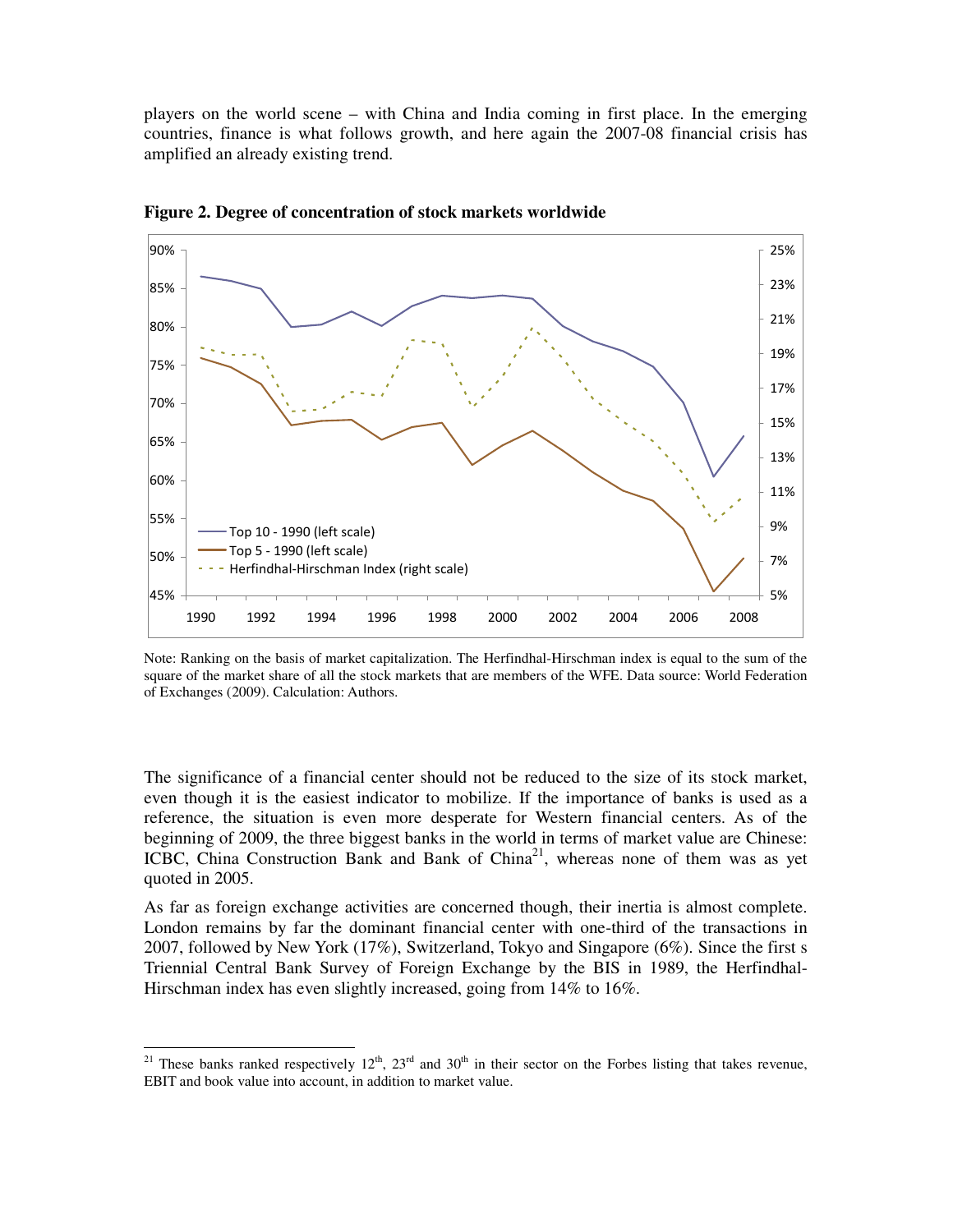#### *The impact of the 2007-08 financial crisis on financial geography*

We have reiterated the fact that the financial crisis that began in 2007 had mainly had the effect of accelerating trends under way for several years. However, for certain financial centers, the impact of the crisis itself is particularly significant.

In 2006, the record-breaking level of bonuses in the financial industry prompted Alan Hevesi of the Office of the New York State Comptroller to say: "When Wall Street does well, New York City and New York State do well". This logic can be turned around – as illustrated in Figure 3, the number of employees in market activities is closely linked to stock market performance. The impact on remunerations, in particular on bonuses, is also strong.

#### **Figure 3. Stock market performance and Wall Street jobs**

*a. Number of employees: Securs., Commod. Contr., and Othr. Finan. Invs. & Relat. Activs.* 



*b. Wall Street Bonuses (in billions of USD)* 



Source: New York State Department of Labor & OSC.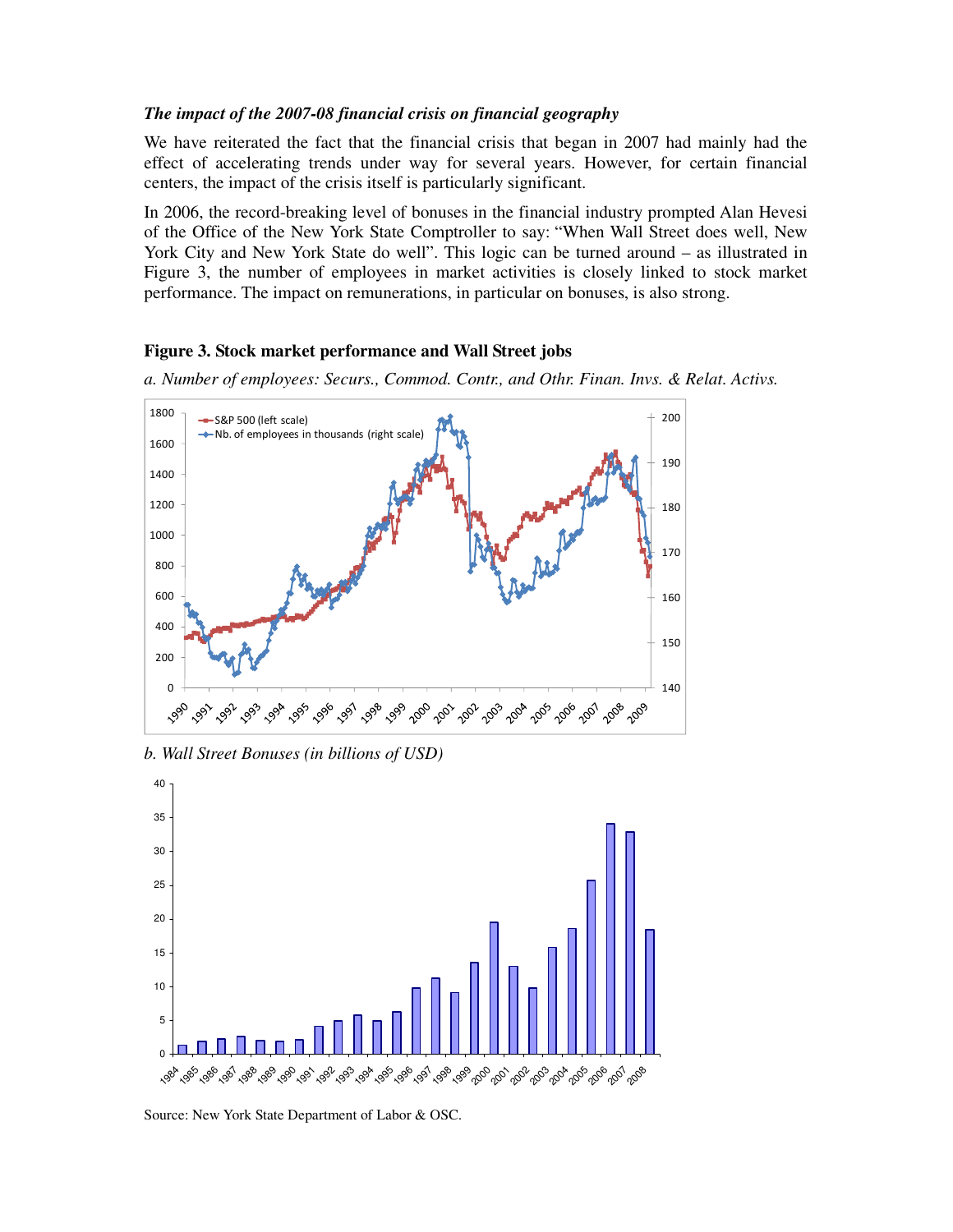The bursting of the Internet bubble between 2000 and 2003 in conjunction with the terrorist attacks of 9/11 resulted in the loss of 35,000 direct jobs, 10,000 indirect jobs and 60,000 ancillary jobs for the city of New York, i.e. a total evaluated at over 100,000 jobs (Hevesi and Bleiwas, 2004). This meant lost business opportunities worth over a billion dollars for the city and \$ 4.5 billion for the state.

How much can the financial crisis have cost New York? As of the beginning of 2009, the crisis seemed to have calmed down. Without trying to outguess future developments, an initial assessment can be put forward: between the summer of 2007 and the spring of 2009, the city of New York lost over 30,000 jobs in the financial sector, i.e., for the time being, as many as between 2000 and 2003. More importantly, job losses seem to be more durable than after the Internet bubble burst, if only because the banks were directly hit. The main investment banks, the jewel in the crown of New York's financial industry, have now all disappeared and, in the same way, hedge funds have suffered a head-on collision with the consequences of the crisis.

As of the beginning of 2008, the approximately 11,000 hedge funds registered in the world managed \$ 2,150 billion and employed some 150,000 people. In one year, according to the Hedge Fund Research of Chicago, some 1,500 hedge funds have vanished, and the trend is only just beginning.<sup>22</sup> London, where alternative management had been considerably developed since the end of the 1990s, has turned out to be the hardest hit. According to data from the International Financial Services of London, assets under management in London have plunged by 37.2% (from \$430 billion in 2007 to \$270 billion in 2008), compared with a relative drop of 26.7% in New York (from \$ 860 billion in 2007 to \$ 630 billion in 2008). Hedge funds employed 40,000 people in London (source: AIMA), and so large-scale job losses are expected in coming months. Overall, the City could lose up to 40,000 jobs.

Besides New York and London, the financial centers hardest hit are obviously tax havens, under the dual effect of the decrease in international volumes and the expectation of stricter regulations. It is difficult to get any figures but, for example, the Cayman Islands Monetary Authority observed a drop of 30% in funds registered in the Cayman Islands in 2008, whereas in Luxembourg gross added value fell by 7.3% in the financial sector.

On the contrary, the financial centers less exposed to the crisis have resisted job losses better. This is the case for Paris and Frankfort, which have not announced any drastic reductions in personnel for the time being.

#### **CONCLUSION**

 $\overline{a}$ 

Financial globalization has contributed to a reconfiguration of financial space and dictated a reconsideration of the notion of financial center, uncoupling it from exclusive reference to the stock market. The spatial dynamics of financial centers are complex as they act on different levels. Financial activities are no longer solely located in the downtown areas of large metropolises, but this is not in contradiction with the idea of an increase in geographical concentration at the international level. Financial evolution has in fact reduced externalities within the company, while reinforcing externalities on the industry level. Professional categories in finance are highly heterogeneous and are therefore not exposed to centripetal and centrifugal forces in the same way. Only a sophisticated analysis of these categories would allow predictions to be made about future financial geography. In any case, the risks of delocalization exist for activities of both high and low added value.

 $22$  The financial crisis had a delayed impact on hedge funds mainly due to the existence of barriers to the withdrawal of funds, or lock-up, which forced or encouraged investors not to withdraw their capital. It was only in the fourth quarter of 2008 that the extent of the disaster was realized.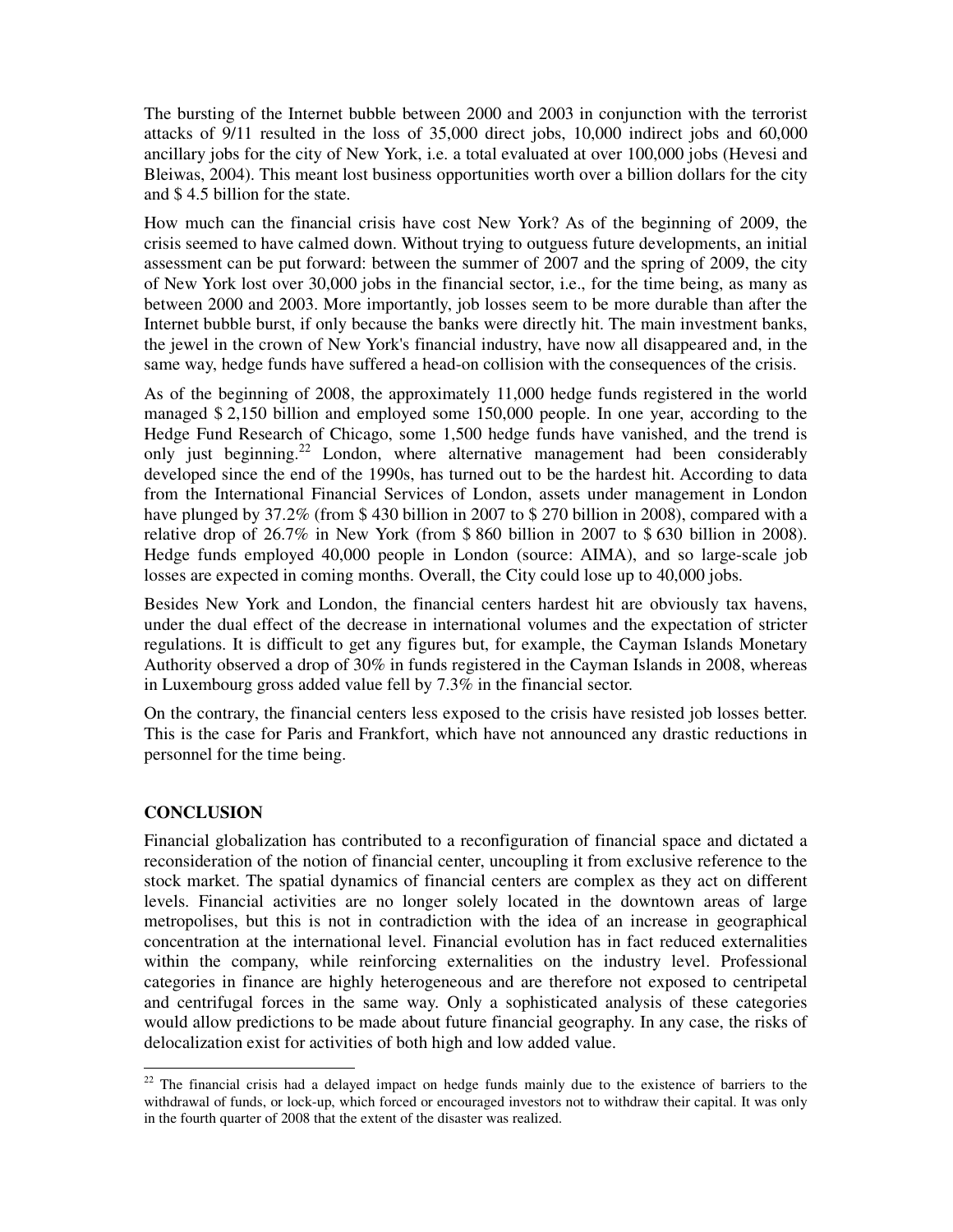In the face of this new geography of financial centers, can the state still have a role to play? Even though we would like to believe that finance is depoliticized today, financial centers remain under the influence of politics, where the state exercises control. Fiscal policy and regulatory measures, as well as training and infrastructures are all public action tools to attract financial activities. Since remuneration is no longer the only motivation for the match between manpower supply and demand, extra-economic elements such as social welfare coverage, access to culture or education and quality of life have once again become factors determining location.

#### **REFERENCES**

- Agnes, P., 2000, "The end of geography in financial services: Local embeddedness and territorialization in the interest rate swaps industry", *Economic Geography*, 76(4), 347- 366.
- Ansidei, J., 2001, *Les centres financiers internationaux*, Economica, Paris.
- Arnold, T., P. Hersh, J.H. Mulherin and J. Netter, 1999, "Merging markets", *The Journal of Finance*, 54(3), 1083-1107.
- Capelle-Blancard, G., M. Crozet and F. Tripier, 2007, "La localisation des activités financières dans l'Union européenne", in *La Place financière de Paris et la consolidation des bourses mondiales* (dir. J. Hamon, B. Jacquillat et Ch. Saint Etienne), Rapport du CAE, La Documentation française, Paris.
- Capelle-Blancard, G. and Y. Tadjeddine, 2007, "Les places financières : désintégration, suburbanisation et specialization", *Revue d'Economie Financière*, 90, octobre, p. 93- 116.
- Cassis, Y., 2006, *Les capitales du capital*, Ed. Slatkine, Genève.
- Clark, G.L., 2002, "London in the European financial services industry: Locational advantage and product complementarities", *Journal of Economic Geography*, 2, 433-453.
- Clark, G.L., and K. O'Connor, 1997, "The informational content of financial products and the spatial structure of the global finance industry", in *Spaces of globalization: Reasserting the power of the local*, ed. K. Cox. New York: Guilford, 89-114.
- Faulconbridge, J.R., 2004, "London and Frankfurt in Europe's evolving financial centre network", *AREA*, 36(3), 235-244.
- Favier, J., 1995, *De l'or et des épices*, Hachette, Paris.
- Ferguson, N., 2001, *The Cash nexus: Money and power in the modern world, 1700-2000*, Basic Books, New York.
- Friedmann, J., 1986, "The world city hypothesis", *Development and Change*, 17, 69-83.
- Garbade, K.D., and W.L. Silber, 1978, "Technology, communication and the performance of financial markets: 1840-1975", *The Journal of Finance*, 33(3), 819-831.
- Hevesi, A.G., and K.B. Bleiwas, 2004, "The Impact of Wall Street on jobs and tax revenues", *New York State Office of the State Comptroller*.
- Kindelberger, Ch., 1974, "The formation of financial centres: A study in comparative economic history", *Princeton Studies in International Finance*, 36.
- Krugman, P., 1991, *Geography and Trade*, MIT Press, Cambridge Mass.
- Levine, R., 2005, "Finance and growth: Theory, evidence, and mechanisms", in *Handbook of Economic Growth*, (éds. Ph. Aghion et S. Durlauf), North-Holland Elsevier Publishers,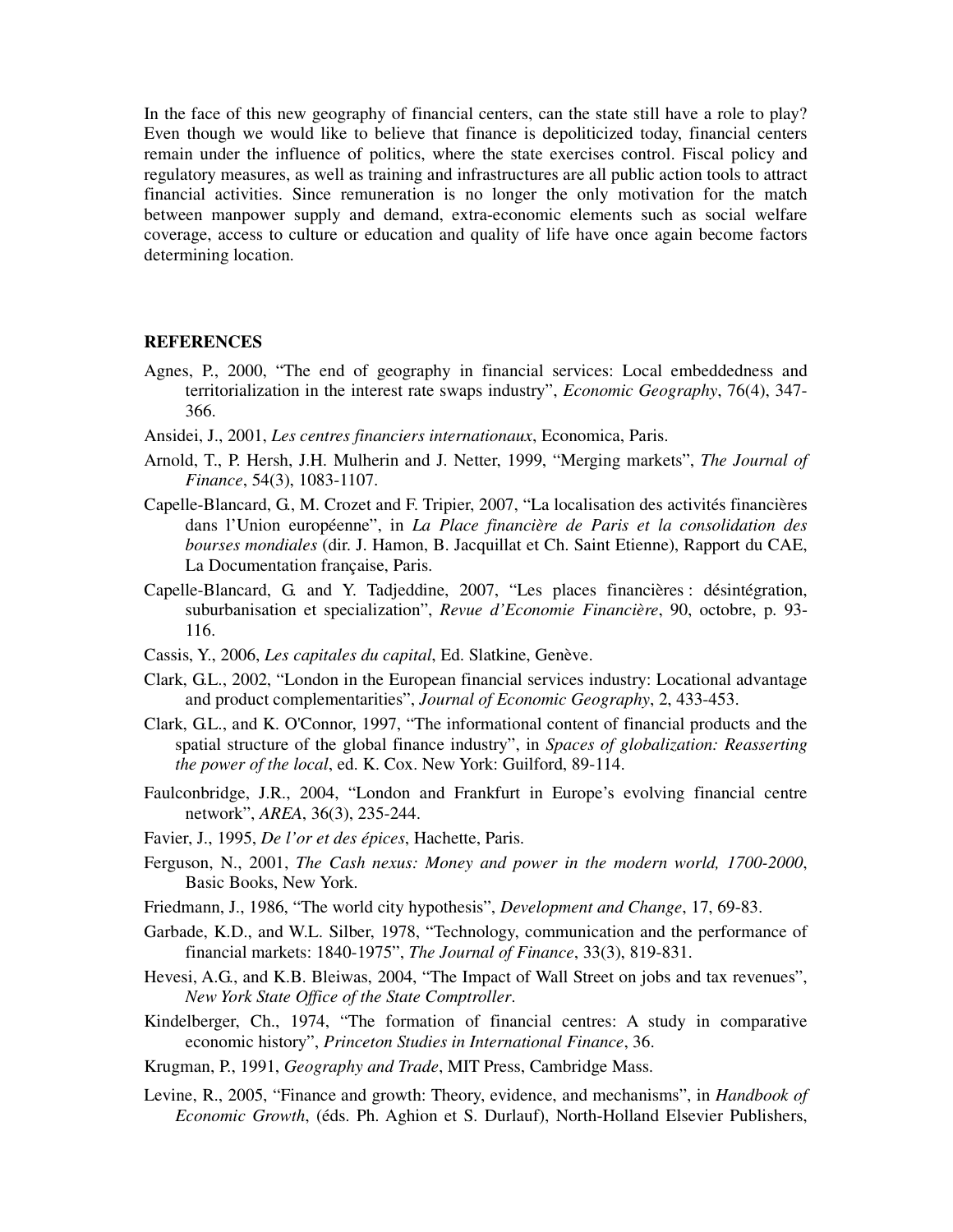Amsterdam.

- O'Brien, R., 1992, *Global Financial Integration: The End of Geography*, London: Royal Institute of International Affairs.
- Orr, J., and R. Rosen, 1997, "New York–New Jersey job recovery", *Current Issues in Economics and Finance*, Federal Reserve Bank of New York, 3(12).
- Ottaviano, G.I.P., and J.-F. Thisse, 2001, "On economic geography in economic theory: Increasing returns and pecuniary externalities", *Journal of Economic Geography*, 1, 153-180.
- Philippon, T., and A. Reshef, 2008, "Wages and Human Capital in the U.S. Financial Industry: 1909-2006", *Working paper*.
- Philippon, T., 2008, "The Evolution of the US Financial Industry from 1860 to 2007", *Working paper*.
- Pohl, N., 2004, "Where is Wall Street ? Financial geography after 09/11", *The Industrial Geographer*, 2(1), 72-93.
- Poon, J., 2003, "Hierarchical tendencies of capital markets among international financial centers", *Growth and Change*, 34(2), 135-156.
- Porteous, D., 1999, "The development of financial centres: Location, information, externalities and path dependence", in *Money and the Space Economy*, (éd. R.L. Martin), John Wiley & Sons, UK.
- Rosenthal, S.S., and W.C. Strange, 2005, "The geography of entrepreneurship in the New York metropolitan area", *FRBNY Economic Policy Review*, 29-53.
- Sassen, S., 1991, *The Global City*, Princeton University Press, Princeton (NJ).
- Sassen, S., 1999, "Global Financial Centers", *Foreign Affairs*, 78(1), 75-87.
- Tadjeddine, Y., 2009, "Localisation urbaine et européenne des hedge funds (Londres, Paris, Genève) : la dynamique des liens faibles", Etudes du Conseil Scientifique de l'AMF.
- Thrift, N., 1994, "On the social and cultural determinants of international financial centres: The case of the City of London", in *Money, Power and Space*, (éds. S. Corbridge, R.L. Martin et N. Thrift), Blackwell, Oxford.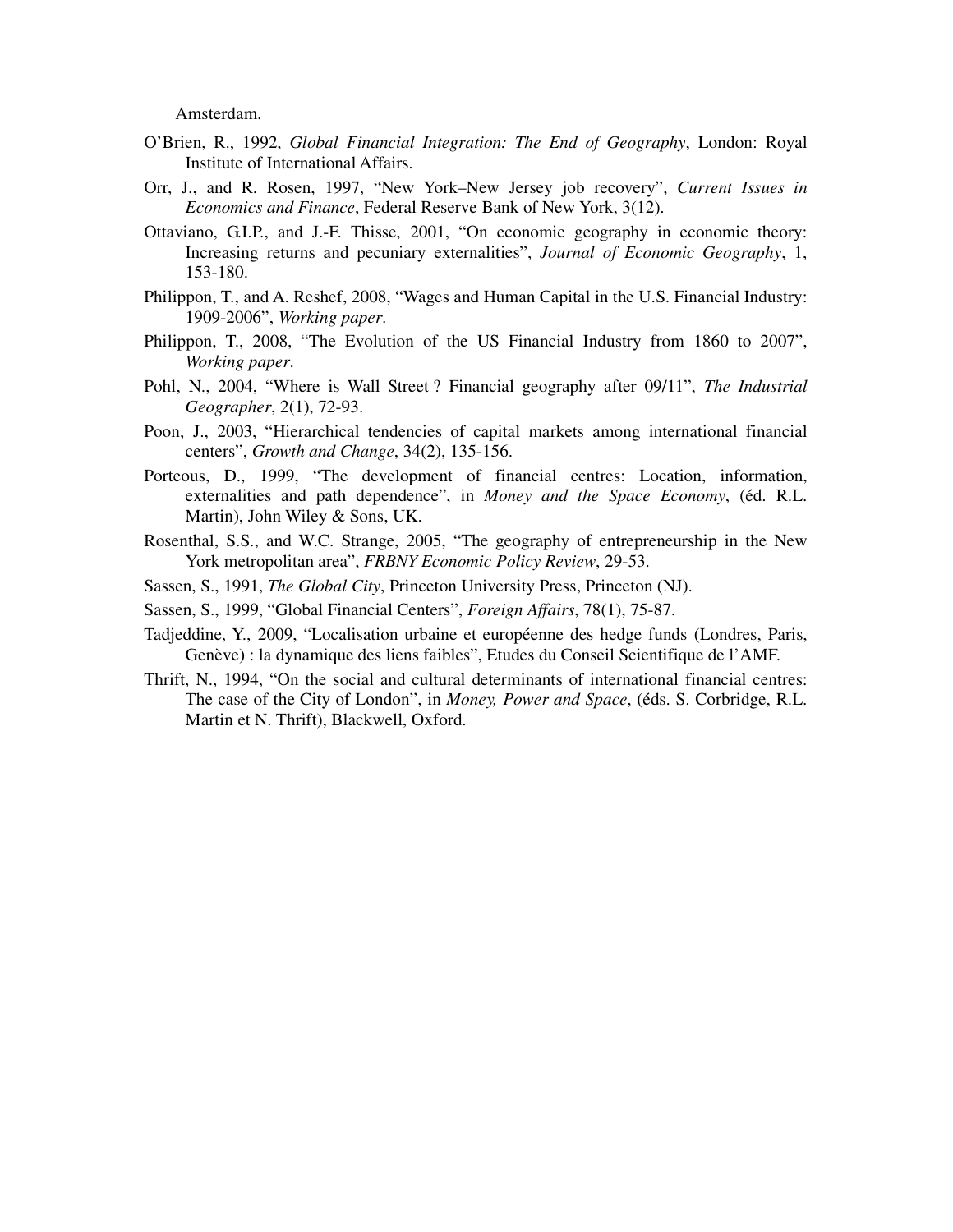#### **APPENDIX**



**Financial activities in London** 

Note: Number of employees in the financial sector in London, in percentage of the total number of employees in the financial sector in the United Kingdom. Data: IFSL. Data before and after 1999 are not directly comparable.



**Dynamics of financial activities in New York** 

Data: US Department of Labor (BLS), New York State Department of Labor.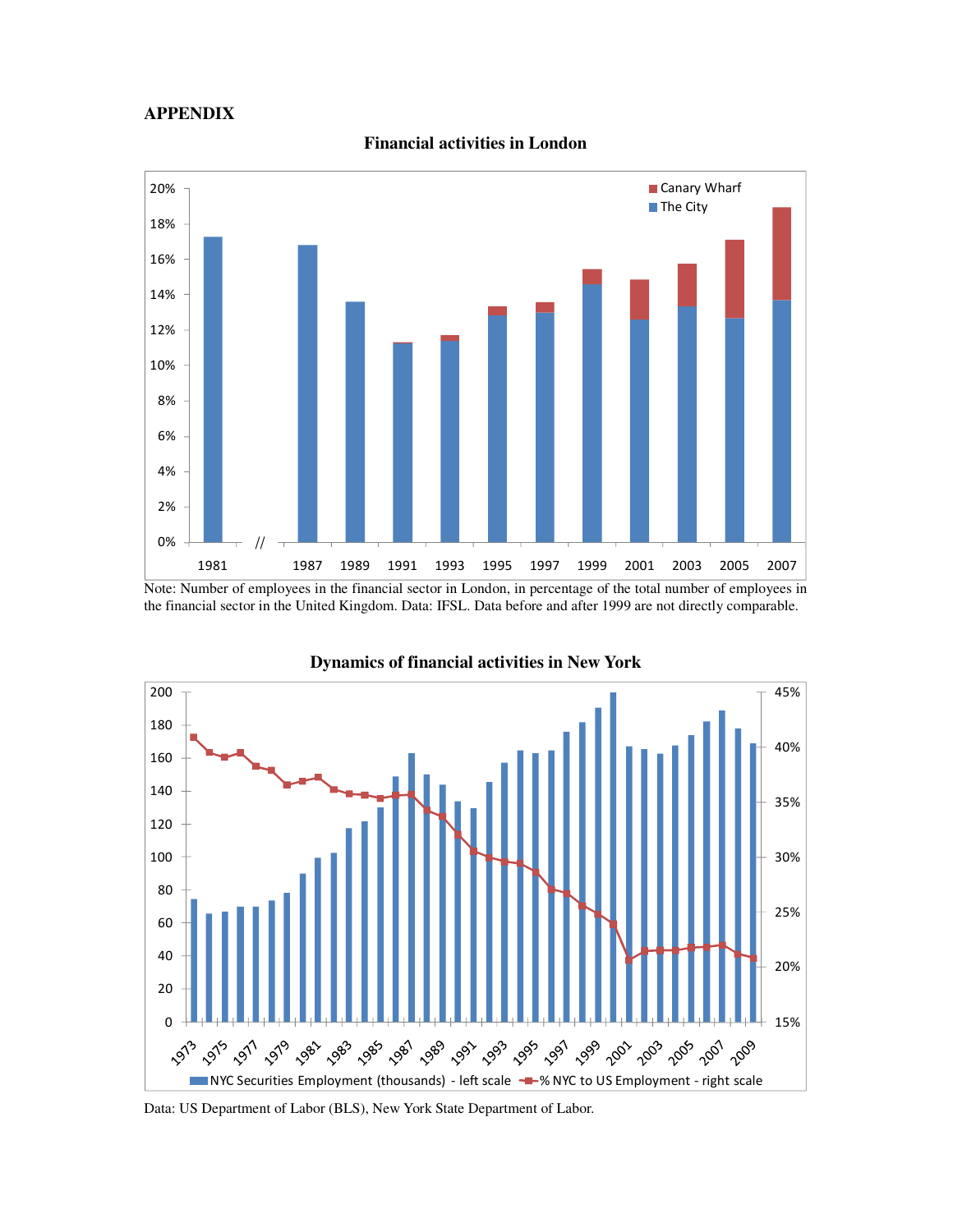

#### **Map of location of financial activities in New York**

Note: FIRE Employment Density (Workers/Sq Mile) at the Tract Level At Establishments 3 Years or Less in Age in 2004:Q2. Source: Rosenthal and Strange (2005). Data: Dun & Bradstreet, Inc.